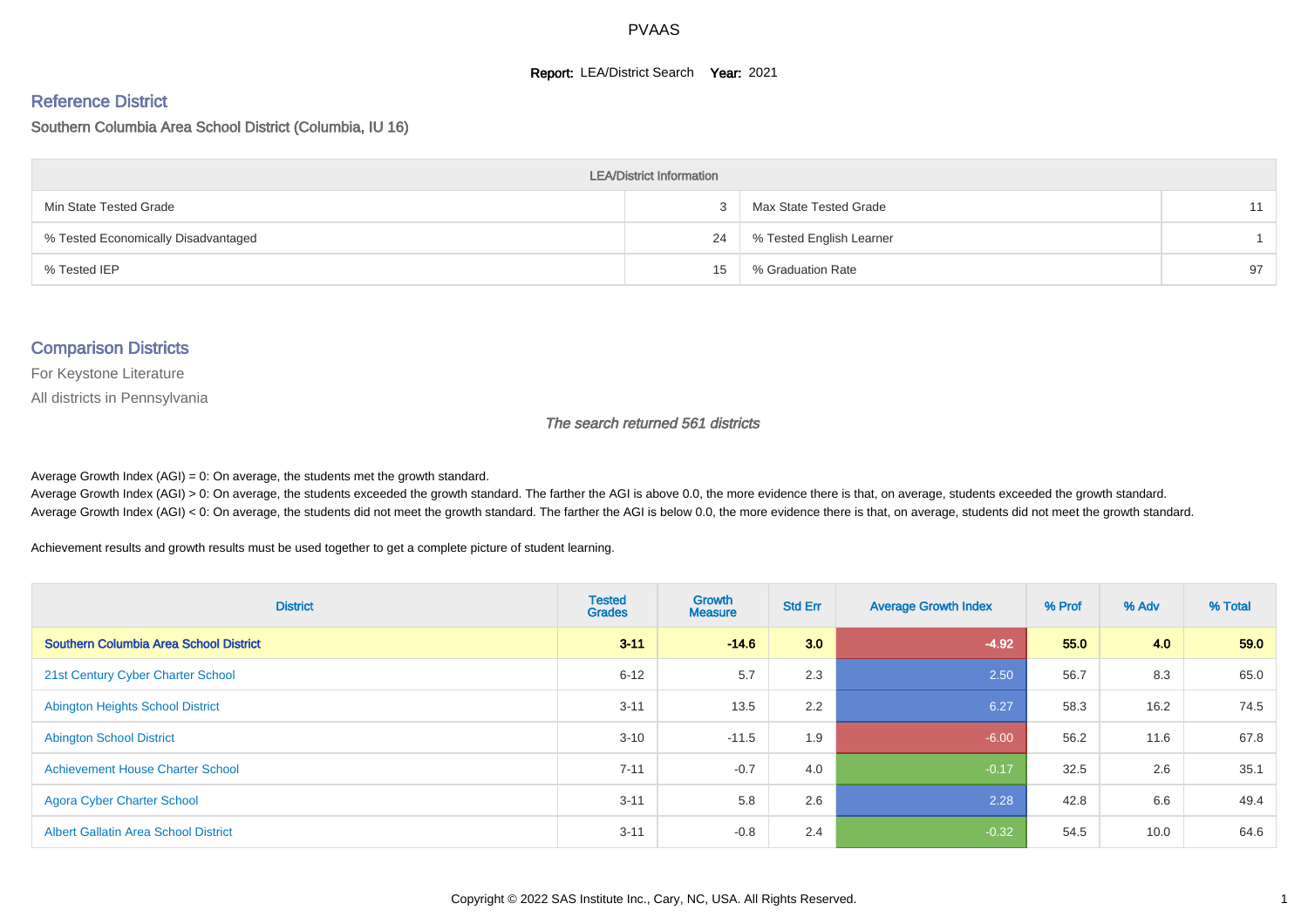| <b>District</b>                                 | <b>Tested</b><br><b>Grades</b> | Growth<br><b>Measure</b> | <b>Std Err</b> | <b>Average Growth Index</b> | % Prof | % Adv   | % Total |
|-------------------------------------------------|--------------------------------|--------------------------|----------------|-----------------------------|--------|---------|---------|
| <b>Southern Columbia Area School District</b>   | $3 - 11$                       | $-14.6$                  | 3.0            | $-4.92$                     | 55.0   | 4.0     | 59.0    |
| <b>Aliquippa School District</b>                | $3 - 11$                       | $-9.0$                   | 4.2            | $-2.14$                     | 11.0   | 0.0     | 11.0    |
| <b>Allegheny Valley School District</b>         | $3 - 11$                       | 8.5                      | 3.9            | 2.17                        | 53.1   | 12.2    | 65.3    |
| <b>Allegheny-Clarion Valley School District</b> | $3 - 10$                       | 7.8                      | 4.7            | 1.65                        | 53.3   | $3.3\,$ | 56.7    |
| <b>Allentown City School District</b>           | $3 - 12$                       | 5.3                      | 1.4            | 3.88                        | 25.3   | 2.7     | 28.0    |
| Altoona Area School District                    | $3 - 12$                       | 3.3                      | 1.6            | 1.99                        | 47.7   | 8.2     | 55.9    |
| Ambridge Area School District                   | $3 - 12$                       | 9.1                      | 2.6            | 3.46                        | 50.4   | 10.7    | 61.1    |
| <b>Annville-Cleona School District</b>          | $3 - 12$                       | $-12.1$                  | 2.7            | $-4.46$                     | 34.9   | 7.8     | 42.6    |
| <b>Antietam School District</b>                 | $3 - 10$                       | $-4.3$                   | 3.8            | $-1.13$                     | 36.4   | 5.4     | 41.8    |
| <b>Apollo-Ridge School District</b>             | $3 - 12$                       | $-4.7$                   | $3.7\,$        | $-1.24$                     | 50.0   | 10.0    | 60.0    |
| <b>Armstrong School District</b>                | $3 - 11$                       | 2.6                      | 1.7            | 1.53                        | 51.5   | 6.1     | 57.6    |
| <b>Athens Area School District</b>              | $3 - 11$                       | 1.6                      | 2.5            | 0.64                        | 46.9   | 7.6     | 54.5    |
| <b>Austin Area School District</b>              | $3 - 11$                       | $-5.7$                   | 6.4            | $-0.90$                     | 33.3   | 5.6     | 38.9    |
| <b>Avella Area School District</b>              | $3 - 12$                       | $-0.3$                   | 4.7            | $-0.05$                     | 49.3   | 14.5    | 63.8    |
| <b>Avon Grove Charter School</b>                | $3 - 11$                       | 9.0                      | 2.9            | 3.13                        | 58.8   | 16.7    | 75.5    |
| <b>Avon Grove School District</b>               | $3 - 10$                       | 10.0                     | 1.6            | 6.26                        | 56.3   | 18.6    | 74.9    |
| <b>Avonworth School District</b>                | $3 - 10$                       | $-12.6$                  | 3.1            | $-4.01$                     | 59.8   | 4.6     | 64.4    |
| <b>Bald Eagle Area School District</b>          | $3 - 11$                       | $-2.1$                   | 2.7            | $-0.75$                     | 48.4   | 9.4     | 57.7    |
| <b>Baldwin-Whitehall School District</b>        | $3 - 11$                       | 1.8                      | 1.9            | 0.94                        | 58.6   | 8.6     | 67.1    |
| <b>Bangor Area School District</b>              | $3 - 12$                       | $-0.9$                   | 2.0            | $-0.43$                     | 44.3   | 4.7     | 49.0    |
| <b>Beaver Area School District</b>              | $3 - 10$                       | 4.7                      | 2.4            | 1.94                        | 57.4   | 16.8    | 74.2    |
| <b>Bedford Area School District</b>             | $3 - 11$                       | 2.5                      | 2.6            | 0.93                        | 48.5   | 10.0    | 58.5    |
| <b>Belle Vernon Area School District</b>        | $3 - 11$                       | 6.5                      | 2.6            | 2.44                        | 55.6   | 11.1    | 66.7    |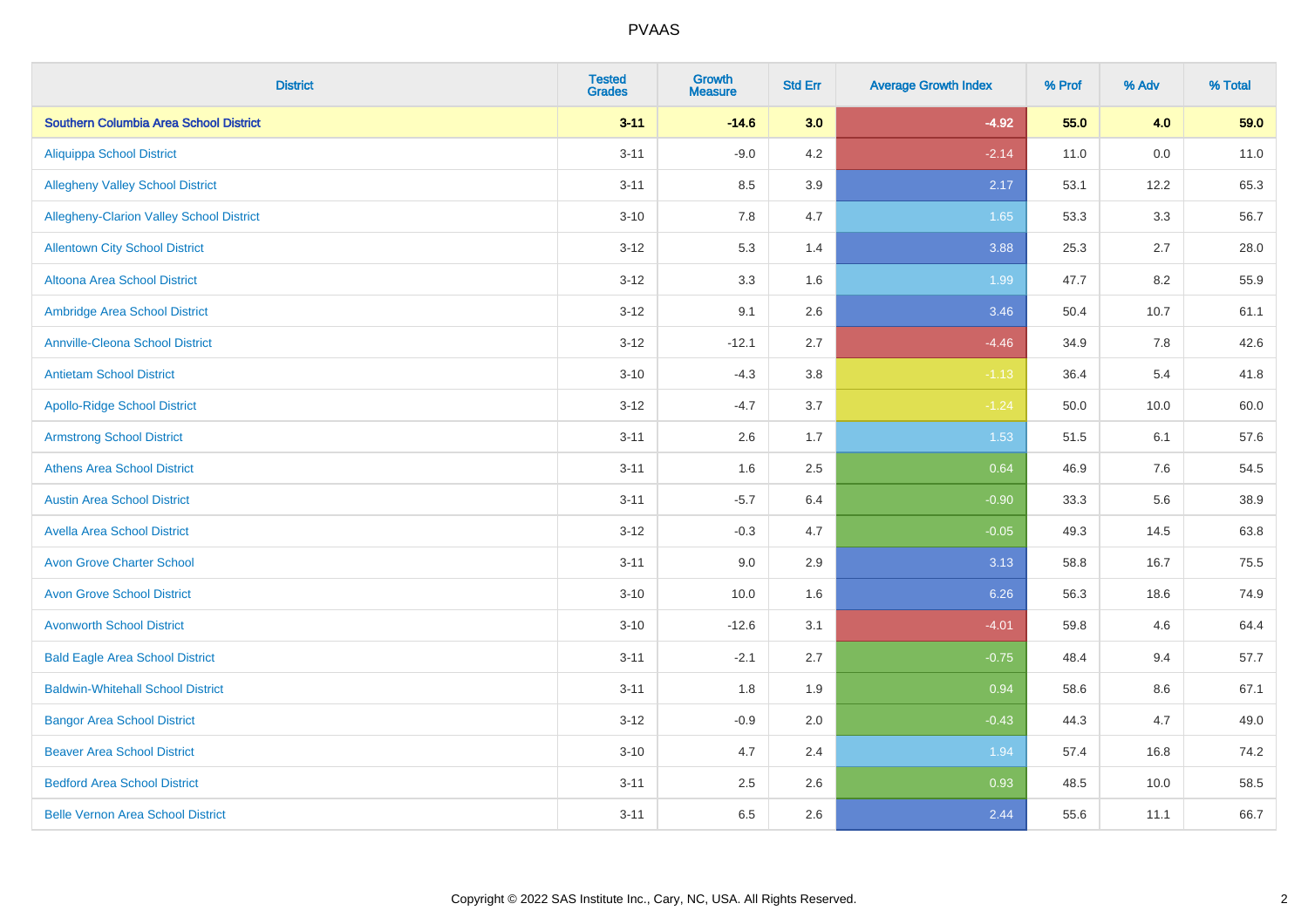| <b>District</b>                              | <b>Tested</b><br><b>Grades</b> | <b>Growth</b><br><b>Measure</b> | <b>Std Err</b> | <b>Average Growth Index</b> | % Prof | % Adv | % Total |
|----------------------------------------------|--------------------------------|---------------------------------|----------------|-----------------------------|--------|-------|---------|
| Southern Columbia Area School District       | $3 - 11$                       | $-14.6$                         | 3.0            | $-4.92$                     | 55.0   | 4.0   | 59.0    |
| <b>Bellefonte Area School District</b>       | $3 - 11$                       | $-0.4$                          | 2.2            | $-0.17$                     | 47.6   | 10.6  | 58.2    |
| <b>Bellwood-Antis School District</b>        | $3 - 10$                       | $-1.2$                          | 3.2            | $-0.39$                     | 55.1   | 10.1  | 65.2    |
| <b>Belmont Charter School</b>                | $3 - 10$                       | 16.0                            | 6.5            | 2.45                        | 64.3   | 0.0   | 64.3    |
| <b>Bensalem Township School District</b>     | $3 - 11$                       | 1.6                             | 1.6            | 0.98                        | 38.8   | 8.3   | 47.1    |
| <b>Benton Area School District</b>           | $3 - 10$                       | $-9.7$                          | 4.5            | $-2.18$                     | 43.2   | 5.4   | 48.6    |
| <b>Bentworth School District</b>             | $3 - 11$                       | 5.7                             | 3.2            | 1.75                        | 44.2   | 19.5  | 63.6    |
| <b>Berlin Brothersvalley School District</b> | $3 - 11$                       | 4.0                             | 4.2            | 0.96                        | 48.8   | 14.0  | 62.8    |
| <b>Bermudian Springs School District</b>     | $3 - 11$                       | $-5.5$                          | 2.9            | $-1.94$                     | 56.4   | 6.8   | 63.2    |
| <b>Berwick Area School District</b>          | $3 - 11$                       | $-9.3$                          | 2.6            | $-3.59$                     | 42.1   | 5.5   | 47.6    |
| <b>Bethel Park School District</b>           | $3 - 11$                       | 5.6                             | 1.8            | 3.18                        | 65.3   | 18.6  | 83.9    |
| <b>Bethlehem Area School District</b>        | $3 - 11$                       | 9.3                             | 1.1            | 8.15                        | 44.7   | 12.0  | 56.7    |
| <b>Bethlehem-Center School District</b>      | $3 - 10$                       | 8.1                             | 3.3            | 2.46                        | 35.1   | 1.4   | 36.5    |
| <b>Big Beaver Falls Area School District</b> | $3 - 11$                       | $-3.9$                          | 3.3            | $-1.18$                     | 34.1   | 3.5   | 37.6    |
| <b>Big Spring School District</b>            | $3 - 11$                       | $-9.8$                          | 2.4            | $-4.00$                     | 38.6   | 8.9   | 47.5    |
| <b>Blackhawk School District</b>             | $3 - 11$                       | 4.7                             | 2.3            | 2.01                        | 55.8   | 8.8   | 64.6    |
| <b>Blacklick Valley School District</b>      | $3 - 11$                       | 8.0                             | 4.3            | 1.85                        | 34.1   | 0.0   | 34.1    |
| <b>Blairsville-Saltsburg School District</b> | $3 - 11$                       | $-8.0$                          | 3.0            | $-2.68$                     | 37.3   | 7.0   | 44.3    |
| <b>Bloomsburg Area School District</b>       | $3 - 10$                       | 0.7                             | 3.0            | 0.23                        | 55.9   | 11.8  | 67.6    |
| <b>Blue Mountain School District</b>         | $3 - 10$                       | $-5.8$                          | 2.3            | $-2.56$                     | 46.6   | 8.5   | 55.1    |
| <b>Blue Ridge School District</b>            | $3 - 11$                       | $-0.5$                          | 3.6            | $-0.12$                     | 44.6   | 3.1   | 47.7    |
| <b>Boyertown Area School District</b>        | $3 - 11$                       | $-4.7$                          | 1.5            | $-3.17$                     | 55.2   | 11.3  | 66.5    |
| <b>Bradford Area School District</b>         | $3 - 12$                       | $-9.3$                          | 2.4            | $-3.87$                     | 45.8   | 8.3   | 54.2    |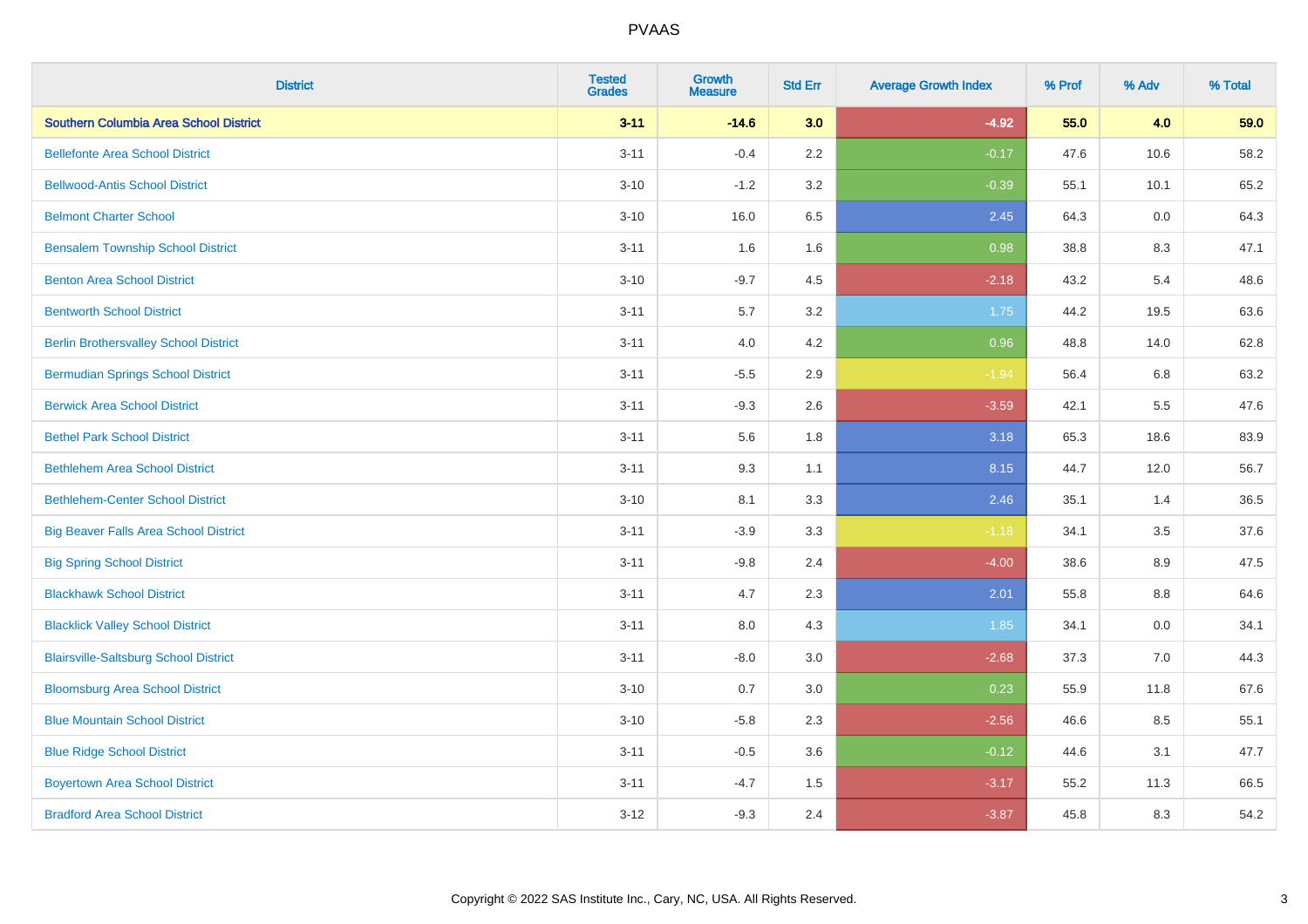| <b>District</b>                                 | <b>Tested</b><br><b>Grades</b> | <b>Growth</b><br><b>Measure</b> | <b>Std Err</b> | <b>Average Growth Index</b> | % Prof | % Adv   | % Total |
|-------------------------------------------------|--------------------------------|---------------------------------|----------------|-----------------------------|--------|---------|---------|
| Southern Columbia Area School District          | $3 - 11$                       | $-14.6$                         | 3.0            | $-4.92$                     | 55.0   | 4.0     | 59.0    |
| <b>Brandywine Heights Area School District</b>  | $3 - 11$                       | $-4.9$                          | 2.7            | $-1.81$                     | 49.2   | $8.2\,$ | 57.4    |
| <b>Brentwood Borough School District</b>        | $3 - 11$                       | $-5.3$                          | 3.0            | $-1.72$                     | 52.0   | 6.1     | 58.2    |
| <b>Bristol Borough School District</b>          | $3 - 12$                       | $-4.3$                          | 3.4            | $-1.27$                     | 39.7   | 1.3     | 41.0    |
| <b>Bristol Township School District</b>         | $3 - 11$                       | $-13.9$                         | 2.0            | $-7.05$                     | 31.0   | 3.7     | 34.7    |
| <b>Brockway Area School District</b>            | $3 - 11$                       | 0.6                             | 3.6            | 0.16                        | 49.2   | 7.7     | 56.9    |
| <b>Brookville Area School District</b>          | $3 - 11$                       | 6.9                             | 3.0            | 2.30                        | 55.2   | 15.6    | 70.8    |
| <b>Brownsville Area School District</b>         | $3 - 12$                       | $-7.2$                          | 3.9            | $-1.83$                     | 34.4   | 6.1     | 40.5    |
| <b>Bucks County Technical High School</b>       | $9 - 10$                       | $-12.0$                         | 2.5            | $-4.84$                     | 35.9   | 3.2     | 39.2    |
| <b>Burgettstown Area School District</b>        | $3 - 11$                       | $-2.1$                          | 3.4            | $-0.62$                     | 50.0   | 1.4     | 51.4    |
| <b>Burrell School District</b>                  | $3 - 11$                       | 4.5                             | 3.1            | 1.48                        | 58.5   | 13.8    | 72.3    |
| <b>Butler Area School District</b>              | $3 - 11$                       | $-6.5$                          | 1.5            | $-4.26$                     | 42.5   | 9.4     | 51.9    |
| <b>California Area School District</b>          | $3 - 10$                       | $-7.3$                          | 3.6            | $-2.02$                     | 42.6   | $9.8\,$ | 52.5    |
| <b>Cambria Heights School District</b>          | $3 - 10$                       | $-4.1$                          | 3.1            | $-1.32$                     | 51.0   | 6.0     | 57.0    |
| <b>Camp Hill School District</b>                | $3 - 12$                       | 2.3                             | 3.0            | 0.78                        | 53.6   | 17.5    | 71.1    |
| <b>Canon-Mcmillan School District</b>           | $3 - 11$                       | $-0.8$                          | 1.6            | $-0.50$                     | 58.7   | 15.9    | 74.6    |
| <b>Canton Area School District</b>              | $3 - 11$                       | $-5.5$                          | 3.2            | $-1.75$                     | 40.7   | 2.3     | 43.0    |
| Capital Area School for the Arts Charter School | $9 - 11$                       | 5.8                             | 4.1            | 1.39                        | 59.3   | 18.6    | 78.0    |
| <b>Carbon Career &amp; Technical Institute</b>  | $9 - 11$                       | $-5.7$                          | 3.6            | $-1.59$                     | 34.5   | 1.2     | 35.7    |
| <b>Carbondale Area School District</b>          | $3 - 10$                       | 7.4                             | 3.3            | 2.25                        | 56.6   | 2.6     | 59.2    |
| <b>Carlisle Area School District</b>            | $3 - 11$                       | $-5.3$                          | 1.9            | $-2.81$                     | 54.0   | 6.3     | 60.3    |
| <b>Carlynton School District</b>                | $3 - 11$                       | 7.3                             | 3.3            | 2.22                        | 41.0   | 10.5    | 51.6    |
| <b>Carmichaels Area School District</b>         | $3 - 10$                       | $-9.3$                          | 3.3            | $-2.81$                     | 35.1   | 1.4     | 36.5    |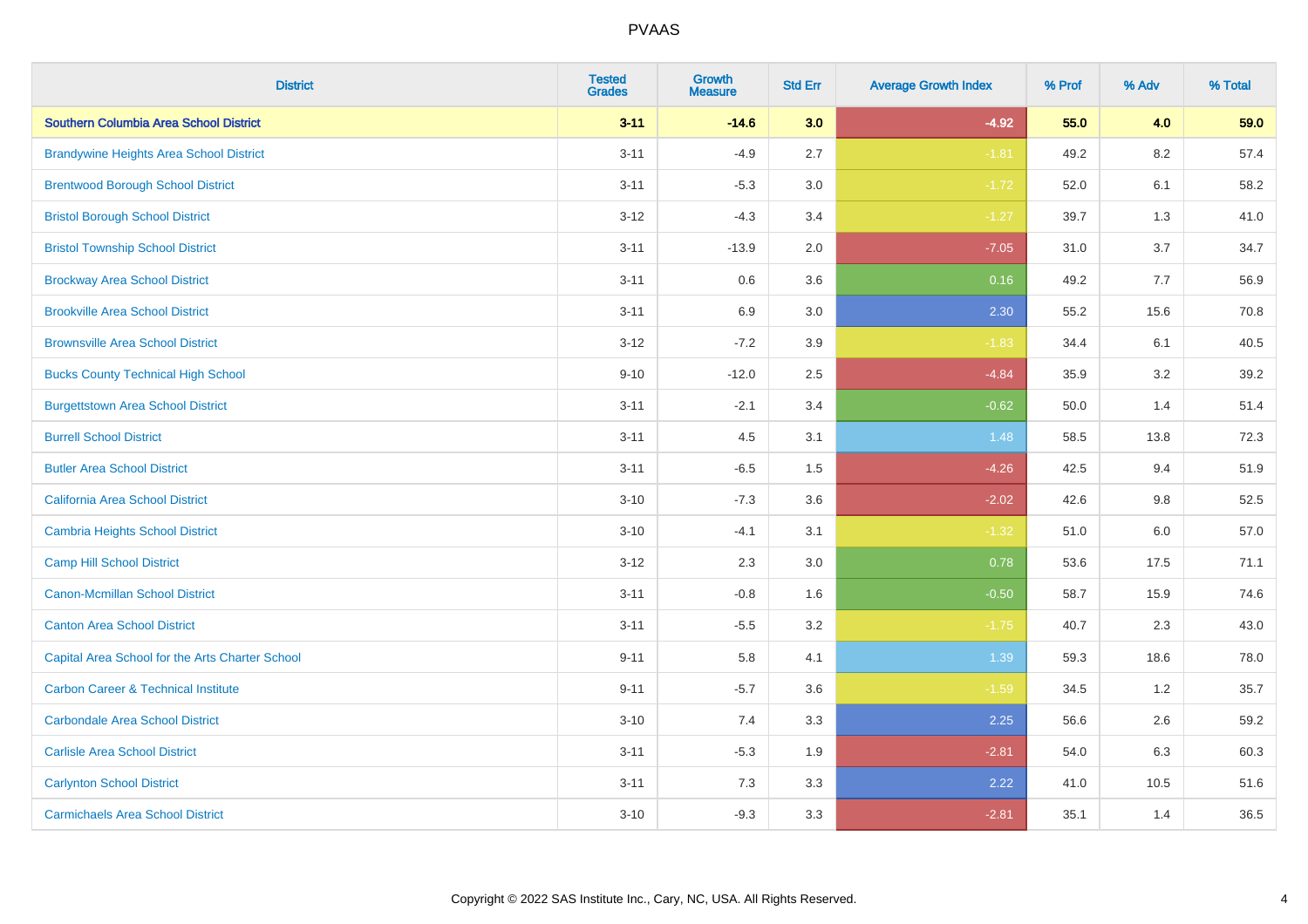| <b>District</b>                                         | <b>Tested</b><br><b>Grades</b> | <b>Growth</b><br><b>Measure</b> | <b>Std Err</b> | <b>Average Growth Index</b> | % Prof | % Adv | % Total |
|---------------------------------------------------------|--------------------------------|---------------------------------|----------------|-----------------------------|--------|-------|---------|
| Southern Columbia Area School District                  | $3 - 11$                       | $-14.6$                         | 3.0            | $-4.92$                     | 55.0   | 4.0   | 59.0    |
| Catasauqua Area School District                         | $3 - 12$                       | $-12.1$                         | 3.0            | $-4.00$                     | 36.8   | 7.6   | 44.3    |
| <b>Centennial School District</b>                       | $3 - 10$                       | 7.1                             | 1.7            | 4.29                        | 50.1   | 8.7   | 58.9    |
| Center For Student Learning Charter School At Pennsbury | $6 - 12$                       | $-2.9$                          | 6.1            | $-0.47$                     | 42.9   | 0.0   | 42.9    |
| <b>Central Bucks School District</b>                    | $3 - 11$                       | 1.6                             | 0.9            | 1.66                        | 63.0   | 16.8  | 79.8    |
| <b>Central Cambria School District</b>                  | $3 - 11$                       | 3.0                             | 2.5            | 1.17                        | 56.2   | 9.7   | 66.0    |
| <b>Central Columbia School District</b>                 | $3 - 12$                       | $-4.8$                          | 2.6            | $-1.86$                     | 53.7   | 14.8  | 68.5    |
| <b>Central Dauphin School District</b>                  | $3 - 11$                       | 4.4                             | 1.3            | 3.32                        | 53.3   | 7.4   | 60.7    |
| <b>Central Fulton School District</b>                   | $3 - 11$                       | $-0.5$                          | 3.5            | $-0.14$                     | 51.4   | 8.6   | 60.0    |
| <b>Central Greene School District</b>                   | $3 - 11$                       | $-1.6$                          | 2.8            | $-0.55$                     | 54.2   | 2.8   | 57.0    |
| <b>Central Valley School District</b>                   | $3 - 10$                       | 4.8                             | 2.4            | 1.98                        | 56.9   | 9.0   | 65.9    |
| <b>Central York School District</b>                     | $3 - 12$                       | 12.3                            | 1.7            | 7.20                        | 55.5   | 11.5  | 67.0    |
| <b>Chambersburg Area School District</b>                | $3 - 11$                       | $-9.5$                          | 1.3            | $-7.20$                     | 42.7   | 8.6   | 51.4    |
| <b>Charleroi School District</b>                        | $3 - 11$                       | $-2.6$                          | 3.0            | $-0.86$                     | 55.7   | 7.4   | 63.1    |
| <b>Chartiers Valley School District</b>                 | $3 - 11$                       | $-1.7$                          | 2.0            | $-0.81$                     | 54.7   | 8.4   | 63.1    |
| <b>Chartiers-Houston School District</b>                | $3 - 10$                       | $-8.6$                          | 3.5            | $-2.41$                     | 59.7   | 4.5   | 64.2    |
| <b>Cheltenham School District</b>                       | $3 - 11$                       | $-1.4$                          | 2.1            | $-0.67$                     | 46.1   | 10.0  | 56.1    |
| <b>Chester Charter Scholars Academy Charter School</b>  | $3 - 12$                       | 8.4                             | 4.1            | 2.03                        | 23.4   | 0.0   | 23.4    |
| <b>Chester-Upland School District</b>                   | $3 - 11$                       | $-0.3$                          | 2.7            | $-0.09$                     | 13.8   | 0.8   | 14.6    |
| <b>Chestnut Ridge School District</b>                   | $3 - 12$                       | $-3.4$                          | 2.9            | $-1.17$                     | 46.6   | 5.8   | 52.4    |
| <b>Chichester School District</b>                       | $3 - 11$                       | $-2.7$                          | 2.3            | $-1.17$                     | 44.6   | 6.6   | 51.2    |
| <b>City CHS</b>                                         | $10 - 11$                      | 13.6                            | 2.7            | 5.12                        | 45.8   | 3.0   | 48.8    |
| <b>Clairton City School District</b>                    | $3 - 11$                       | 3.5                             | 3.7            | 0.95                        | 13.4   | 0.0   | 13.4    |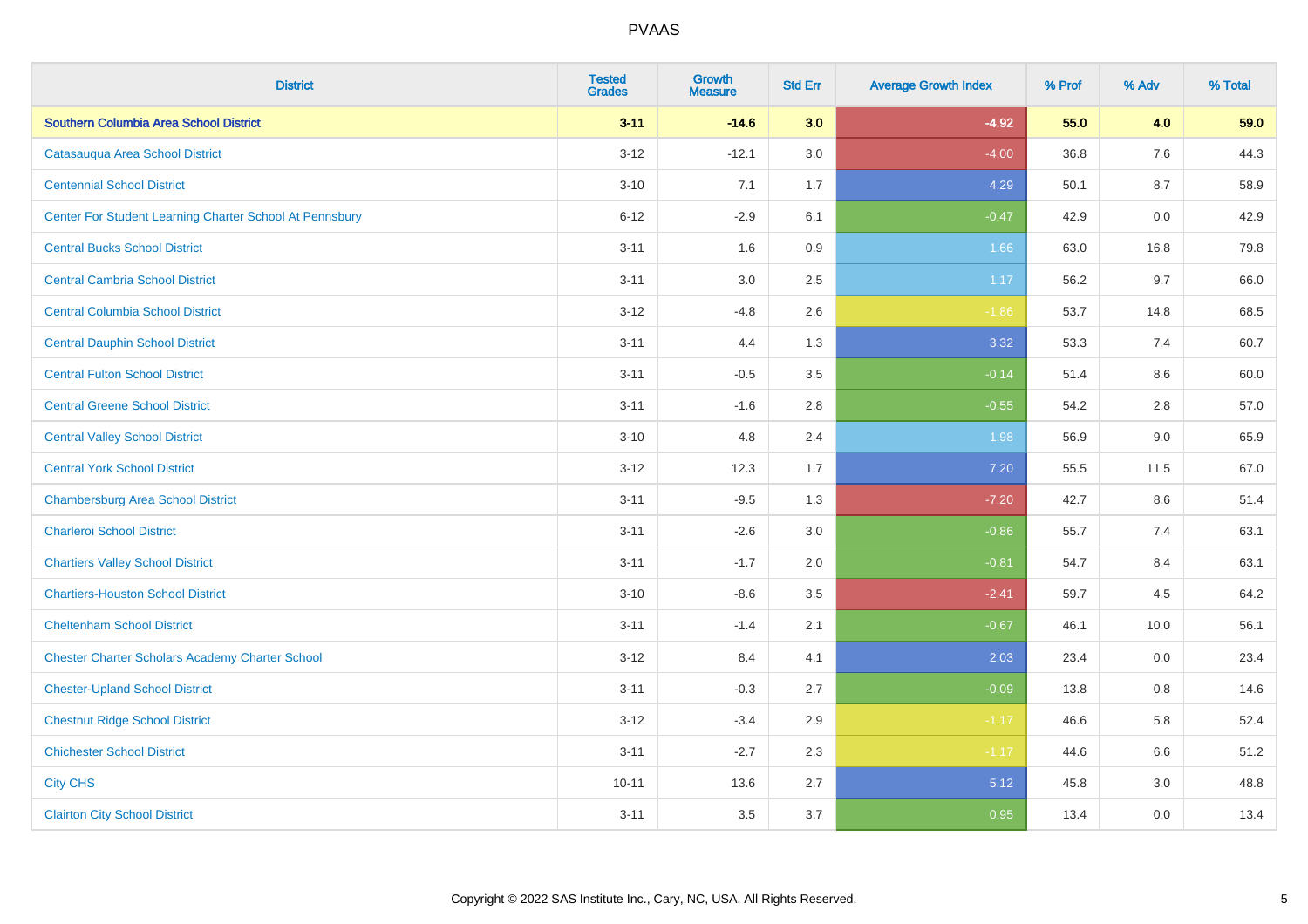| <b>District</b>                                    | <b>Tested</b><br><b>Grades</b> | <b>Growth</b><br><b>Measure</b> | <b>Std Err</b> | <b>Average Growth Index</b> | % Prof | % Adv | % Total |
|----------------------------------------------------|--------------------------------|---------------------------------|----------------|-----------------------------|--------|-------|---------|
| Southern Columbia Area School District             | $3 - 11$                       | $-14.6$                         | 3.0            | $-4.92$                     | 55.0   | 4.0   | 59.0    |
| <b>Clarion Area School District</b>                | $3 - 11$                       | 10.3                            | 4.1            | 2.51                        | 45.4   | 14.6  | 60.0    |
| <b>Clarion-Limestone Area School District</b>      | $3 - 12$                       | $-2.5$                          | 4.1            | $-0.60$                     | 56.8   | 6.8   | 63.6    |
| <b>Claysburg-Kimmel School District</b>            | $3 - 11$                       | $-5.7$                          | 4.0            | $-1.42$                     | 42.9   | 8.2   | 51.0    |
| <b>Clearfield Area School District</b>             | $3 - 10$                       | $-9.4$                          | 2.6            | $-3.56$                     | 43.0   | 3.1   | 46.1    |
| <b>Coatesville Area School District</b>            | $3 - 11$                       | $-4.4$                          | 1.7            | $-2.62$                     | 36.3   | 4.2   | 40.5    |
| <b>Cocalico School District</b>                    | $3 - 11$                       | 10.6                            | 2.0            | 5.18                        | 50.8   | 14.1  | 64.8    |
| <b>Collegium Charter School</b>                    | $3 - 10$                       | 5.9                             | 2.5            | 2.33                        | 38.1   | 7.9   | 46.0    |
| <b>Colonial School District</b>                    | $3 - 11$                       | 14.0                            | 1.7            | 8.21                        | 60.2   | 19.6  | 79.8    |
| <b>Columbia Borough School District</b>            | $3 - 12$                       | $-3.1$                          | 3.5            | $-0.89$                     | 29.5   | 1.9   | 31.4    |
| <b>Columbia-Montour AVTS</b>                       | $9 - 10$                       | $-12.5$                         | 3.0            | $-4.16$                     | 22.3   | 0.6   | 22.9    |
| <b>Commodore Perry School District</b>             | $3 - 11$                       | 3.2                             | 5.5            | 0.58                        | 58.3   | 0.0   | 58.3    |
| <b>Commonwealth Charter Academy Charter School</b> | $3 - 10$                       | 9.1                             | 1.9            | 4.90                        | 47.2   | 9.1   | 56.3    |
| Community Academy Of Philadelphia Charter School   | $3 - 11$                       | 5.8                             | 2.7            | 2.12                        | 26.7   | 0.9   | 27.6    |
| Conemaugh Township Area School District            | $3-12$                         | $-3.7$                          | 3.4            | $-1.09$                     | 53.8   | 17.6  | 71.4    |
| <b>Conemaugh Valley School District</b>            | $3 - 12$                       | $-3.2$                          | 4.1            | $-0.78$                     | 48.2   | 5.6   | 53.7    |
| <b>Conestoga Valley School District</b>            | $3 - 11$                       | 8.7                             | 1.8            | 4.69                        | 60.3   | 13.5  | 73.8    |
| <b>Conewago Valley School District</b>             | $3 - 12$                       | $-0.9$                          | 2.0            | $-0.45$                     | 51.7   | 9.6   | 61.3    |
| <b>Conneaut School District</b>                    | $3-12$                         | $-7.5$                          | 2.6            | $-2.91$                     | 38.4   | 7.4   | 45.8    |
| <b>Connellsville Area School District</b>          | $3 - 11$                       | 6.1                             | 2.0            | 3.05                        | 45.4   | 7.8   | 53.2    |
| <b>Conrad Weiser Area School District</b>          | $3 - 11$                       | 3.6                             | 2.2            | 1.63                        | 52.1   | 2.1   | 54.2    |
| <b>Cornell School District</b>                     | $3 - 11$                       | $-1.6$                          | 5.0            | $-0.32$                     | 33.8   | 1.5   | 35.4    |
| <b>Cornwall-Lebanon School District</b>            | $3 - 11$                       | 8.3                             | 1.6            | 5.08                        | 47.2   | 8.4   | 55.6    |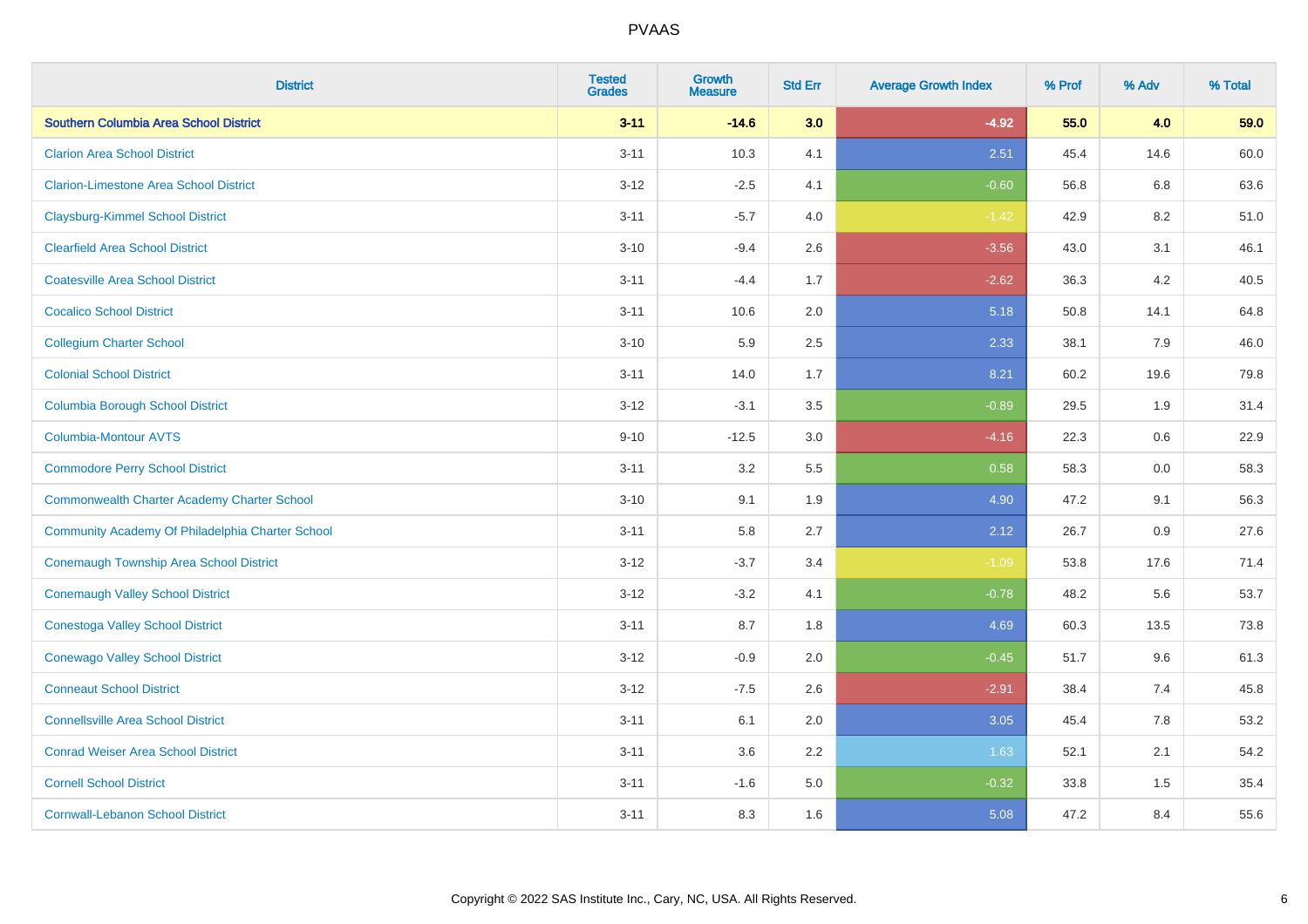| <b>District</b>                          | <b>Tested</b><br><b>Grades</b> | <b>Growth</b><br><b>Measure</b> | <b>Std Err</b> | <b>Average Growth Index</b> | % Prof | % Adv | % Total |
|------------------------------------------|--------------------------------|---------------------------------|----------------|-----------------------------|--------|-------|---------|
| Southern Columbia Area School District   | $3 - 11$                       | $-14.6$                         | 3.0            | $-4.92$                     | 55.0   | 4.0   | 59.0    |
| <b>Corry Area School District</b>        | $3 - 11$                       | $-5.3$                          | 2.6            | $-2.03$                     | 38.5   | 6.0   | 44.5    |
| <b>Coudersport Area School District</b>  | $3 - 11$                       | 7.7                             | 3.7            | 2.06                        | 55.7   | 8.2   | 63.9    |
| <b>Council Rock School District</b>      | $3 - 11$                       | 8.9                             | 1.2            | 7.65                        | 62.8   | 16.6  | 79.4    |
| <b>Cranberry Area School District</b>    | $3 - 12$                       | 9.2                             | 3.0            | 3.04                        | 47.5   | 10.2  | 57.6    |
| <b>Crawford Central School District</b>  | $3 - 11$                       | $-4.7$                          | 2.2            | $-2.15$                     | 40.6   | 10.5  | 51.1    |
| <b>Crestwood School District</b>         | $3 - 11$                       | $-0.4$                          | 2.4            | $-0.17$                     | 57.4   | 17.0  | 74.4    |
| <b>Cumberland Valley School District</b> | $3 - 12$                       | 18.5                            | 1.3            | 14.64                       | 60.7   | 23.4  | 84.1    |
| <b>Curwensville Area School District</b> | $3 - 11$                       | $-27.9$                         | 4.1            | $-6.72$                     | 42.5   | 4.1   | 46.6    |
| <b>Dallas School District</b>            | $3 - 11$                       | $-2.5$                          | 2.2            | $-1.12$                     | 54.9   | 7.6   | 62.4    |
| <b>Dallastown Area School District</b>   | $3 - 11$                       | 13.5                            | 1.5            | 8.84                        | 56.0   | 17.9  | 73.8    |
| <b>Daniel Boone Area School District</b> | $3-12$                         | 5.7                             | 2.0            | 2.88                        | 51.0   | 11.5  | 62.6    |
| Danville Area School District            | $3 - 11$                       | 0.4                             | 2.6            | 0.15                        | 57.4   | 18.4  | 75.7    |
| <b>Dauphin County Technical School</b>   | $9 - 11$                       | $-45.5$                         | 2.6            | $-17.72$                    | 14.4   | 2.5   | 16.9    |
| <b>Deer Lakes School District</b>        | $3 - 11$                       | 17.0                            | 2.7            | 6.32                        | 61.5   | 16.4  | 77.9    |
| <b>Delaware Valley School District</b>   | $3 - 11$                       | 12.6                            | 1.8            | 6.93                        | 55.2   | 16.2  | 71.4    |
| <b>Derry Area School District</b>        | $3 - 11$                       | 13.2                            | 2.8            | 4.69                        | 60.0   | 12.5  | 72.5    |
| <b>Derry Township School District</b>    | $3 - 10$                       | 12.8                            | 2.0            | 6.39                        | 54.8   | 25.8  | 80.6    |
| <b>Donegal School District</b>           | $3 - 12$                       | 3.1                             | 2.4            | 1.29                        | 60.6   | 9.1   | 69.7    |
| Dover Area School District               | $3 - 12$                       | 6.0                             | 2.1            | 2.94                        | 52.2   | 6.0   | 58.2    |
| Downingtown Area School District         | $3 - 11$                       | 12.1                            | 1.1            | 10.67                       | 60.0   | 23.5  | 83.6    |
| Dr Robert Ketterer Charter School Inc    | $6 - 12$                       | 10.1                            | 5.0            | 2.04                        | 14.9   | 0.4   | 15.3    |
| <b>Dubois Area School District</b>       | $3 - 11$                       | $-6.2$                          | 2.0            | $-3.07$                     | 50.9   | 13.4  | 64.3    |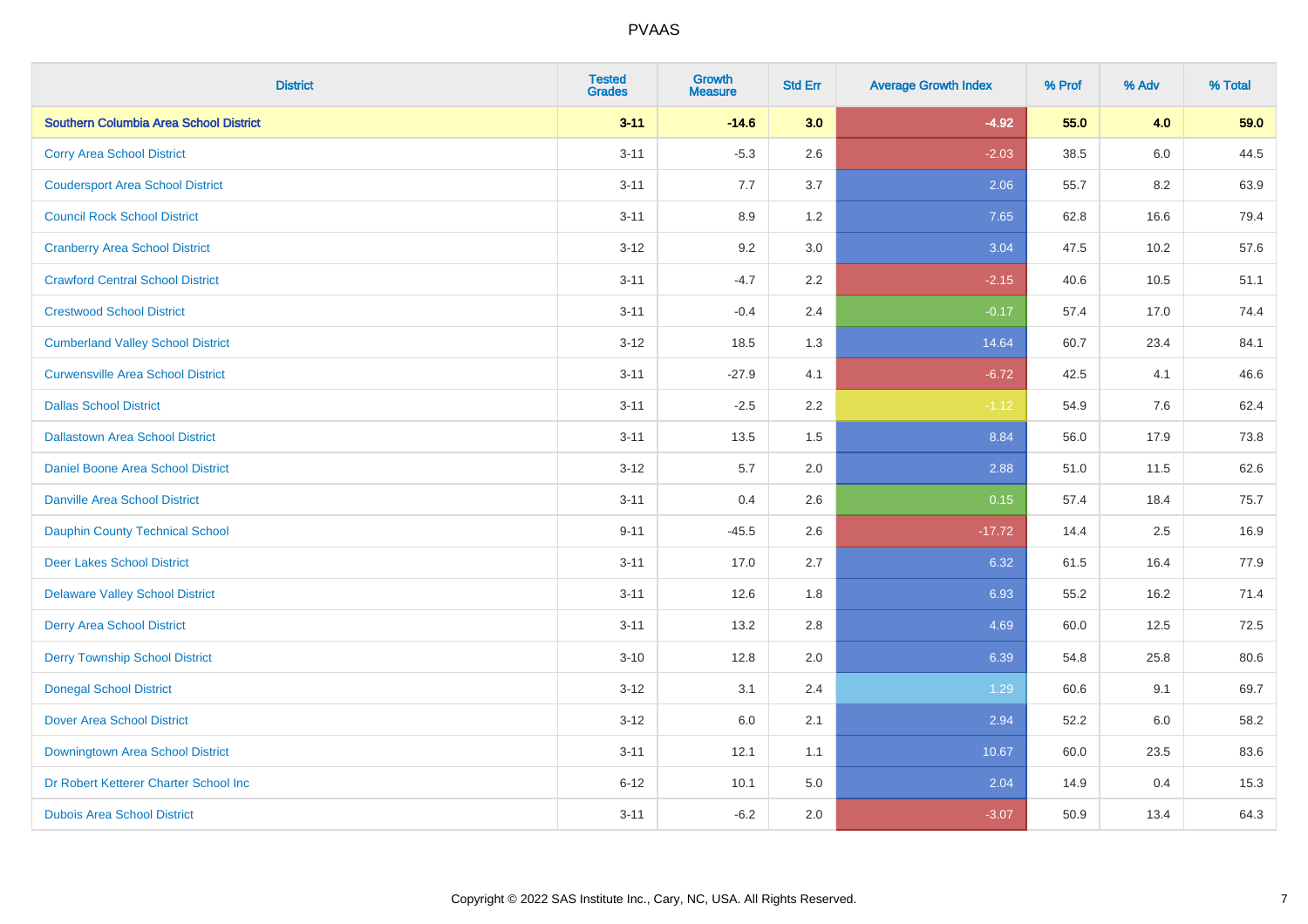| <b>District</b>                                   | <b>Tested</b><br><b>Grades</b> | <b>Growth</b><br><b>Measure</b> | <b>Std Err</b> | <b>Average Growth Index</b> | % Prof | % Adv | % Total |
|---------------------------------------------------|--------------------------------|---------------------------------|----------------|-----------------------------|--------|-------|---------|
| Southern Columbia Area School District            | $3 - 11$                       | $-14.6$                         | 3.0            | $-4.92$                     | 55.0   | 4.0   | 59.0    |
| <b>Dunmore School District</b>                    | $3 - 11$                       | $-7.7$                          | 2.9            | $-2.62$                     | 34.0   | 7.2   | 41.2    |
| <b>East Allegheny School District</b>             | $3 - 11$                       | $-6.3$                          | 3.3            | $-1.87$                     | 31.9   | 9.7   | 41.7    |
| <b>East Lycoming School District</b>              | $3 - 11$                       | $-6.0$                          | 2.7            | $-2.24$                     | 48.3   | 4.2   | 52.5    |
| <b>East Penn School District</b>                  | $3 - 11$                       | 4.1                             | 1.3            | 3.27                        | 55.8   | 11.5  | 67.3    |
| East Pennsboro Area School District               | $3 - 11$                       | $-4.2$                          | 2.5            | $-1.71$                     | 60.8   | 8.5   | 69.3    |
| <b>East Stroudsburg Area School District</b>      | $3 - 11$                       | 0.1                             | 1.6            | 0.05                        | 45.8   | 7.8   | 53.6    |
| <b>Eastern Lancaster County School District</b>   | $3 - 12$                       | 4.5                             | 2.2            | 2.09                        | 46.3   | 11.4  | 57.6    |
| <b>Eastern Lebanon County School District</b>     | $3 - 11$                       | 8.6                             | 2.2            | 3.84                        | 48.8   | 11.4  | 60.3    |
| <b>Eastern York School District</b>               | $3 - 11$                       | 9.6                             | 2.6            | 3.71                        | 56.3   | 12.6  | 68.9    |
| <b>Easton Area School District</b>                | $3 - 12$                       | $-4.1$                          | 1.4            | $-2.91$                     | 39.9   | 4.0   | 43.9    |
| <b>Elizabeth Forward School District</b>          | $3 - 11$                       | $-8.4$                          | 2.4            | $-3.41$                     | 51.7   | 4.0   | 55.7    |
| <b>Elizabethtown Area School District</b>         | $3 - 12$                       | $-0.9$                          | 1.9            | $-0.47$                     | 50.0   | 11.2  | 61.2    |
| <b>Elk Lake School District</b>                   | $3 - 11$                       | $-4.0$                          | 3.3            | $-1.23$                     | 46.2   | 3.3   | 49.4    |
| <b>Ellwood City Area School District</b>          | $3 - 11$                       | $-4.2$                          | 3.2            | $-1.29$                     | 54.1   | 14.1  | 68.2    |
| <b>Ephrata Area School District</b>               | $3 - 11$                       | 5.6                             | 1.8            | 3.12                        | 54.7   | 9.5   | 64.2    |
| <b>Erie City School District</b>                  | $3 - 12$                       | $-14.5$                         | 1.6            | $-9.26$                     | 25.4   | 3.0   | 28.4    |
| Esperanza Academy Charter School                  | $4 - 11$                       | 4.0                             | 2.5            | 1.61                        | 32.4   | 0.7   | 33.1    |
| <b>Esperanza Cyber Charter School</b>             | $3 - 11$                       | 7.1                             | 6.1            | 1.16                        | 9.1    | 0.0   | 9.1     |
| <b>Everett Area School District</b>               | $3 - 11$                       | 5.0                             | 3.4            | 1.47                        | 60.5   | 1.3   | 61.8    |
| <b>Executive Education Academy Charter School</b> | $3 - 10$                       | $-6.5$                          | 3.1            | $-2.08$                     | 23.7   | 2.2   | 25.8    |
| <b>Exeter Township School District</b>            | $3 - 11$                       | $-10.4$                         | 1.9            | $-5.44$                     | 50.6   | 2.7   | 53.3    |
| <b>Fairfield Area School District</b>             | $3 - 11$                       | $-5.6$                          | 3.4            | $-1.66$                     | 57.9   | 4.0   | 61.8    |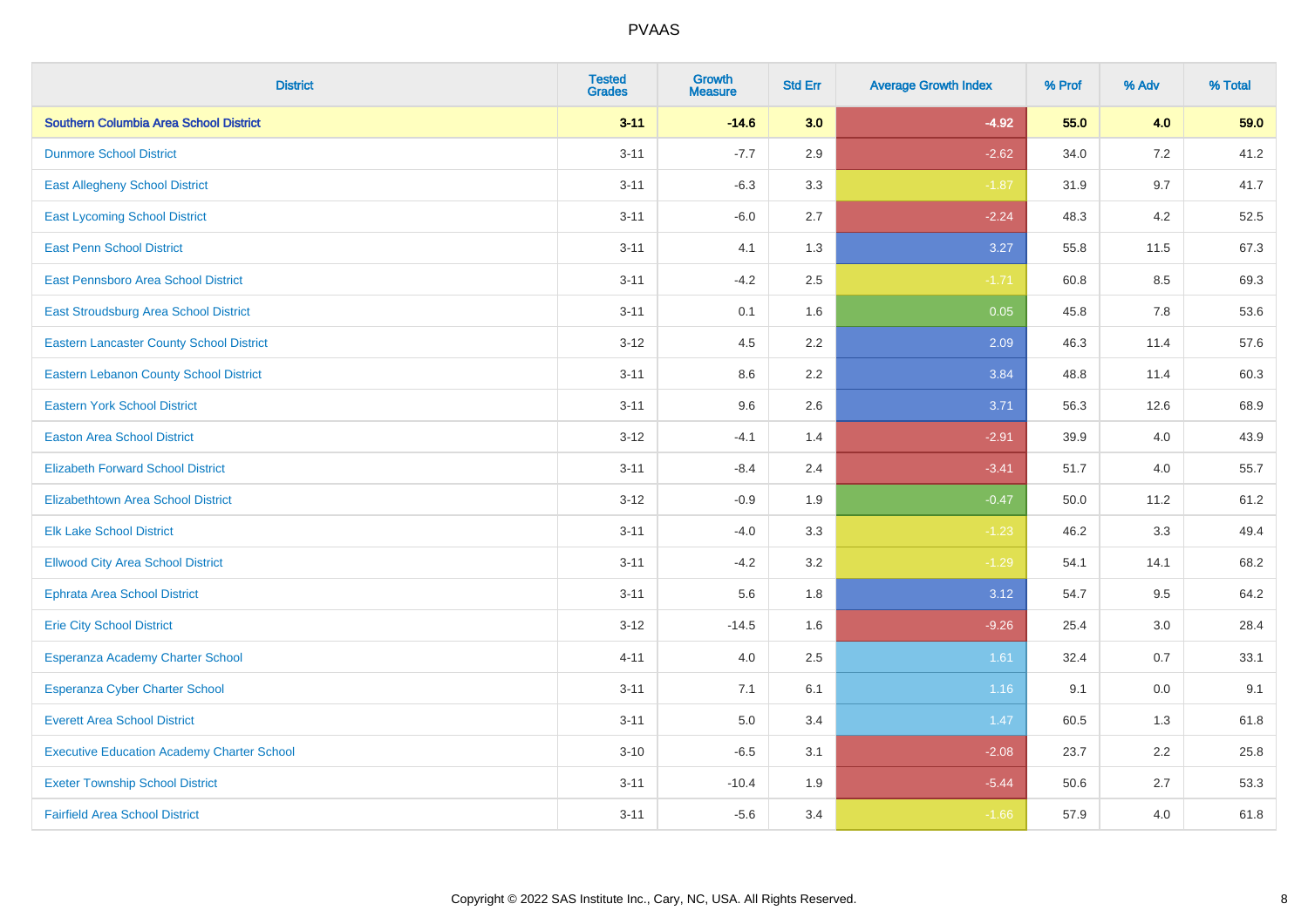| <b>District</b>                             | <b>Tested</b><br><b>Grades</b> | Growth<br><b>Measure</b> | <b>Std Err</b> | <b>Average Growth Index</b> | % Prof | % Adv   | % Total |
|---------------------------------------------|--------------------------------|--------------------------|----------------|-----------------------------|--------|---------|---------|
| Southern Columbia Area School District      | $3 - 11$                       | $-14.6$                  | 3.0            | $-4.92$                     | 55.0   | 4.0     | 59.0    |
| <b>Fairview School District</b>             | $3 - 11$                       | 3.4                      | 2.6            | 1.32                        | 57.2   | 17.6    | 74.8    |
| <b>Fannett-Metal School District</b>        | $3 - 11$                       | $-3.4$                   | 5.1            | $-0.67$                     | 38.7   | 8.1     | 46.8    |
| <b>Farrell Area School District</b>         | $3 - 11$                       | $-10.4$                  | 4.3            | $-2.41$                     | 19.0   | $0.0\,$ | 19.0    |
| <b>Ferndale Area School District</b>        | $3 - 10$                       | $-5.8$                   | 4.3            | $-1.33$                     | 40.0   | 0.0     | 40.0    |
| <b>Fleetwood Area School District</b>       | $3 - 10$                       | 12.2                     | 2.2            | 5.68                        | 53.5   | 11.6    | 65.2    |
| <b>Forbes Road School District</b>          | $3 - 11$                       | 2.8                      | 5.1            | 0.56                        | 41.4   | 10.3    | 51.7    |
| <b>Forest Area School District</b>          | $3 - 11$                       | $-4.4$                   | 5.4            | $-0.81$                     | 36.2   | 2.1     | 38.3    |
| <b>Forest City Regional School District</b> | $3 - 12$                       | $-6.0$                   | 3.0            | $-1.96$                     | 44.1   | 0.0     | 44.1    |
| <b>Forest Hills School District</b>         | $3 - 11$                       | $-7.3$                   | 2.7            | $-2.74$                     | 41.1   | 13.7    | 54.8    |
| <b>Fort Cherry School District</b>          | $3 - 10$                       | $-5.9$                   | 3.8            | $-1.56$                     | 55.2   | 5.2     | 60.3    |
| <b>Fort Leboeuf School District</b>         | $3 - 11$                       | 11.7                     | 2.5            | 4.73                        | 48.5   | 21.1    | 69.6    |
| Fox Chapel Area School District             | $3 - 11$                       | 9.8                      | 1.8            | 5.36                        | 56.6   | 28.6    | 85.2    |
| <b>Franklin Area School District</b>        | $3 - 11$                       | 6.6                      | 2.8            | 2.34                        | 48.2   | 4.5     | 52.7    |
| <b>Franklin Regional School District</b>    | $3 - 11$                       | 2.0                      | 1.9            | 1.02                        | 66.7   | 15.5    | 82.1    |
| <b>Frazier School District</b>              | $3 - 11$                       | $-17.2$                  | 3.7            | $-4.70$                     | 37.1   | 1.6     | 38.7    |
| <b>Freedom Area School District</b>         | $3 - 11$                       | $-7.1$                   | 3.0            | $-2.37$                     | 43.8   | $4.2\,$ | 47.9    |
| <b>Freeport Area School District</b>        | $3 - 10$                       | 9.7                      | 2.5            | 3.91                        | 57.5   | 17.8    | 75.3    |
| <b>Galeton Area School District</b>         | $3 - 11$                       | 2.2                      | 5.3            | 0.42                        | 41.3   | 4.4     | 45.6    |
| <b>Garnet Valley School District</b>        | $3 - 10$                       | 10.9                     | 1.7            | 6.53                        | 67.1   | 19.0    | 86.1    |
| <b>Gateway School District</b>              | $3 - 11$                       | 0.8                      | 2.2            | 0.38                        | 52.1   | 13.8    | 65.9    |
| <b>General Mclane School District</b>       | $3 - 11$                       | 3.1                      | 2.9            | 1.07                        | 62.3   | 4.9     | 67.2    |
| <b>Gettysburg Area School District</b>      | $3 - 11$                       | $-4.0$                   | 2.1            | $-1.89$                     | 45.3   | 14.0    | 59.3    |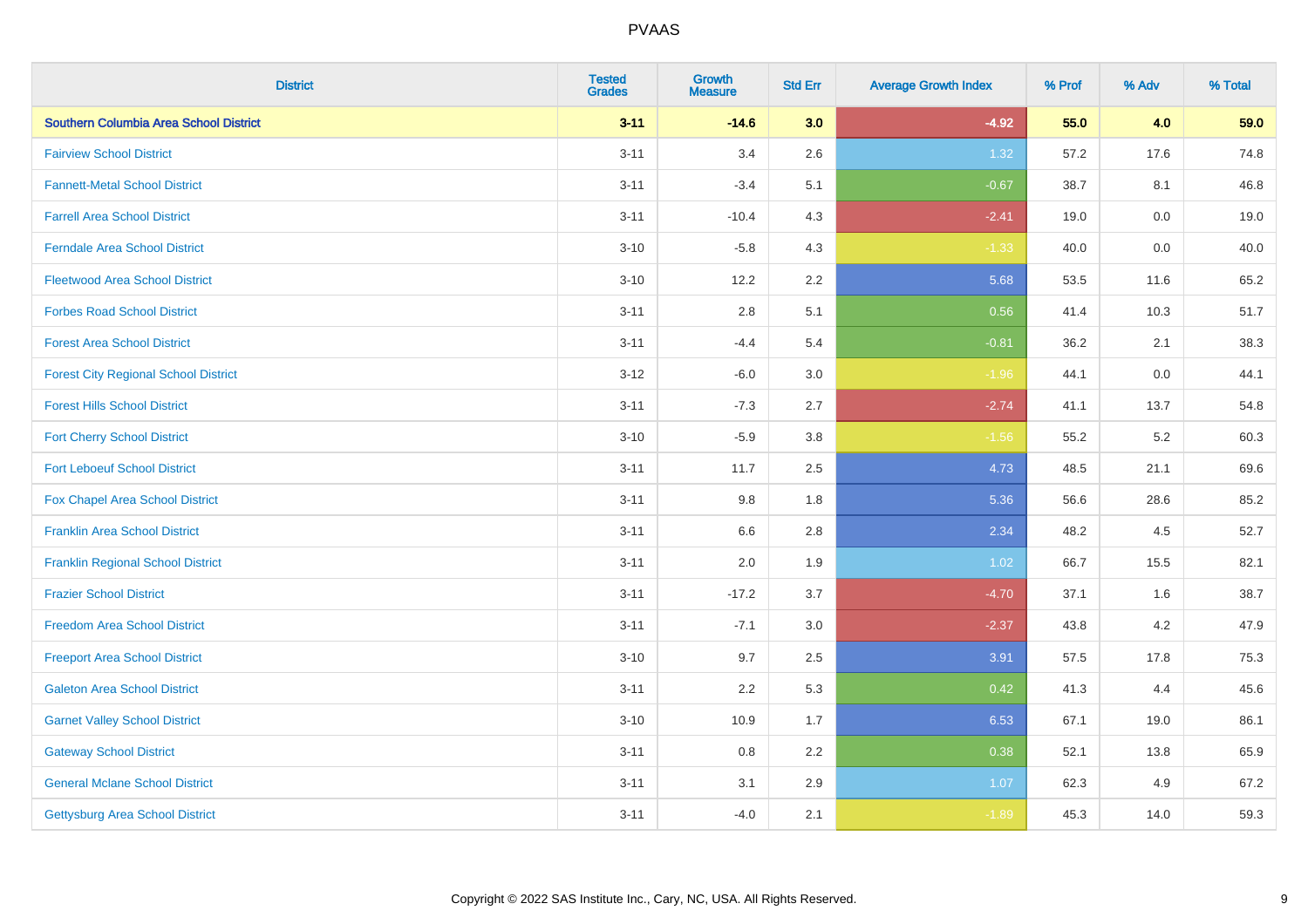| <b>District</b>                               | <b>Tested</b><br><b>Grades</b> | <b>Growth</b><br><b>Measure</b> | <b>Std Err</b> | <b>Average Growth Index</b> | % Prof | % Adv   | % Total |
|-----------------------------------------------|--------------------------------|---------------------------------|----------------|-----------------------------|--------|---------|---------|
| <b>Southern Columbia Area School District</b> | $3 - 11$                       | $-14.6$                         | 3.0            | $-4.92$                     | 55.0   | 4.0     | 59.0    |
| <b>Gillingham Charter School</b>              | $3 - 11$                       | $-4.4$                          | 5.6            | $-0.77$                     | 20.8   | 8.3     | 29.2    |
| <b>Girard School District</b>                 | $3 - 11$                       | $-0.6$                          | 2.7            | $-0.22$                     | 53.9   | 15.6    | 69.6    |
| <b>Glendale School District</b>               | $3 - 10$                       | $-0.9$                          | 3.7            | $-0.24$                     | 50.0   | 5.4     | 55.4    |
| <b>Governor Mifflin School District</b>       | $3 - 11$                       | 4.1                             | 1.8            | 2.33                        | 42.5   | 7.2     | 49.7    |
| <b>Great Valley School District</b>           | $3 - 11$                       | 15.0                            | 1.9            | 7.98                        | 50.0   | 35.0    | 85.0    |
| <b>Greater Johnstown School District</b>      | $3 - 11$                       | $-3.1$                          | 2.6            | $-1.19$                     | 26.1   | $0.0\,$ | 26.1    |
| <b>Greater Latrobe School District</b>        | $3 - 11$                       | 0.6                             | 1.9            | 0.31                        | 55.5   | 14.1    | 69.5    |
| <b>Greater Nanticoke Area School District</b> | $3 - 12$                       | 11.2                            | 2.8            | 4.01                        | 38.0   | 12.4    | 50.4    |
| <b>Greencastle-Antrim School District</b>     | $3 - 11$                       | $-3.0$                          | 2.2            | $-1.36$                     | 62.4   | 9.9     | 72.3    |
| <b>Greensburg Salem School District</b>       | $3 - 11$                       | $-4.4$                          | 2.4            | $-1.88$                     | 47.6   | 4.9     | 52.4    |
| <b>Greenville Area School District</b>        | $3 - 11$                       | 0.7                             | 2.9            | 0.26                        | 53.4   | 6.9     | 60.3    |
| <b>Greenwood School District</b>              | $3 - 11$                       | 15.9                            | 3.9            | 4.11                        | 50.0   | 25.0    | 75.0    |
| <b>Grove City Area School District</b>        | $3 - 12$                       | 5.1                             | 2.4            | 2.09                        | 36.4   | 16.5    | 52.8    |
| <b>Halifax Area School District</b>           | $3 - 11$                       | 4.7                             | 3.9            | 1.22                        | 61.5   | 9.6     | 71.2    |
| <b>Hamburg Area School District</b>           | $3 - 11$                       | 8.9                             | 2.5            | 3.63                        | 43.5   | 8.2     | 51.7    |
| <b>Hampton Township School District</b>       | $3 - 11$                       | 5.1                             | 2.2            | 2.35                        | 54.0   | 28.2    | 82.2    |
| <b>Hanover Area School District</b>           | $3 - 11$                       | 2.2                             | 4.6            | 0.48                        | 42.9   | 5.7     | 48.6    |
| <b>Hanover Public School District</b>         | $3 - 11$                       | 5.2                             | 2.8            | 1.83                        | 52.2   | 14.4    | 66.7    |
| <b>Harbor Creek School District</b>           | $3 - 11$                       | $-7.1$                          | 2.7            | $-2.67$                     | 48.8   | 15.2    | 64.0    |
| Harmony Area School District                  | $3 - 10$                       | 4.5                             | 6.3            | 0.72                        | 33.3   | 13.3    | 46.7    |
| <b>Harrisburg City School District</b>        | $3 - 11$                       | $-0.4$                          | 2.1            | $-0.19$                     | 15.1   | 0.4     | 15.5    |
| Hatboro-Horsham School District               | $3 - 11$                       | $-12.8$                         | 1.7            | $-7.47$                     | 45.6   | $7.2\,$ | 52.8    |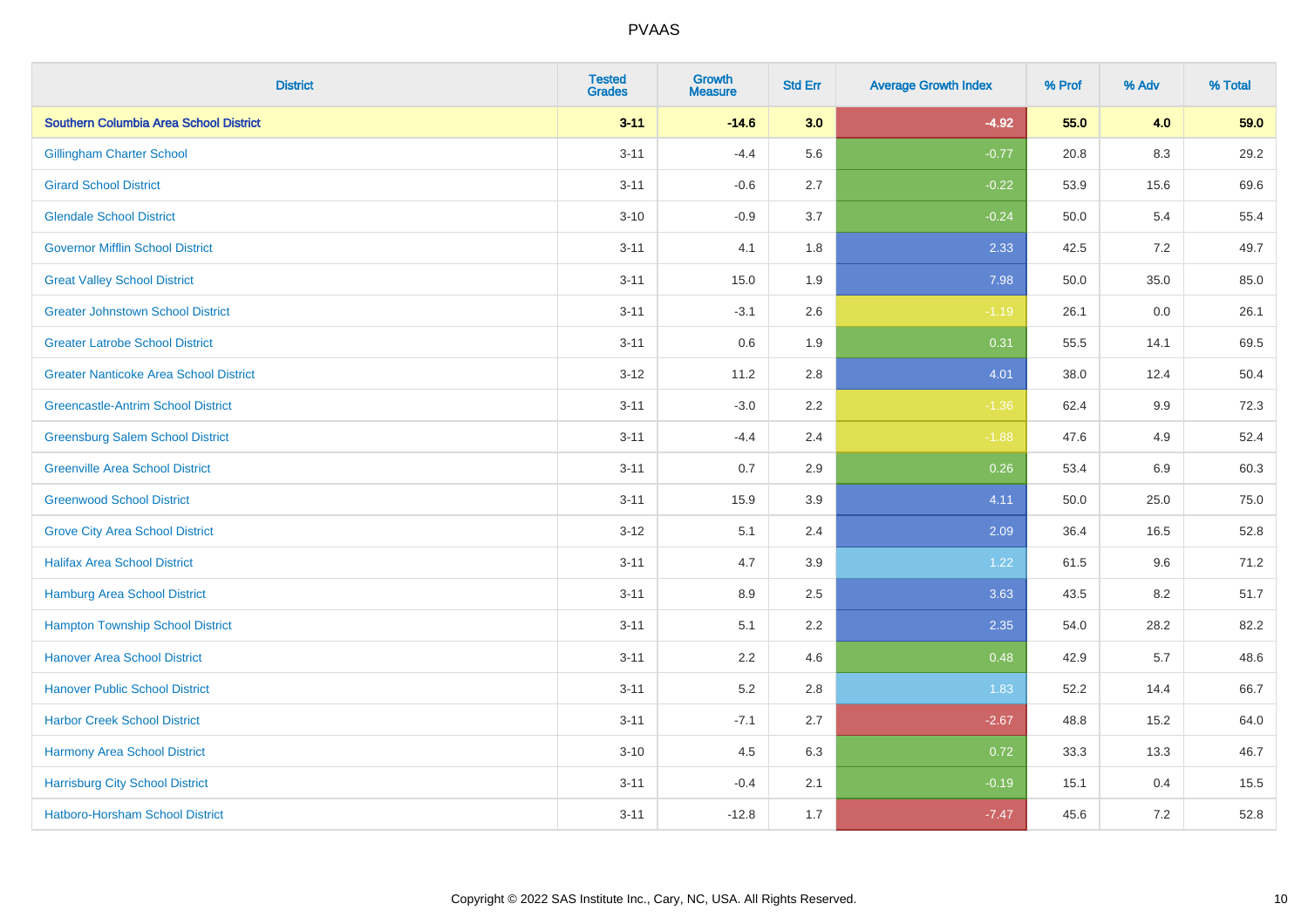| <b>District</b>                               | <b>Tested</b><br><b>Grades</b> | <b>Growth</b><br><b>Measure</b> | <b>Std Err</b> | <b>Average Growth Index</b> | % Prof | % Adv   | % Total |
|-----------------------------------------------|--------------------------------|---------------------------------|----------------|-----------------------------|--------|---------|---------|
| Southern Columbia Area School District        | $3 - 11$                       | $-14.6$                         | 3.0            | $-4.92$                     | 55.0   | 4.0     | 59.0    |
| <b>Haverford Township School District</b>     | $3 - 11$                       | 8.0                             | 1.5            | 5.27                        | 53.0   | 25.5    | 78.6    |
| <b>Hazleton Area School District</b>          | $3 - 11$                       | 9.6                             | 1.4            | 6.77                        | 45.0   | 7.8     | 52.9    |
| <b>Hempfield Area School District</b>         | $3 - 12$                       | 4.6                             | 1.6            | 2.86                        | 53.5   | 20.1    | 73.6    |
| <b>Hempfield School District</b>              | $3 - 11$                       | 0.1                             | 1.4            | 0.08                        | 58.2   | 9.9     | 68.2    |
| <b>Hermitage School District</b>              | $3 - 12$                       | 3.8                             | 2.4            | 1.60                        | 57.5   | 9.3     | 66.8    |
| <b>Highlands School District</b>              | $3 - 11$                       | $-7.4$                          | 2.7            | $-2.76$                     | 44.4   | 3.7     | 48.2    |
| <b>Hollidaysburg Area School District</b>     | $3 - 11$                       | 6.0                             | 2.1            | 2.88                        | 57.1   | 12.3    | 69.4    |
| <b>Homer-Center School District</b>           | $3 - 11$                       | 9.7                             | 3.6            | 2.70                        | 45.1   | 17.2    | 62.3    |
| Hope For Hyndman Charter School               | $3 - 11$                       | $-2.0$                          | 6.1            | $-0.32$                     | 33.3   | 0.0     | 33.3    |
| <b>Hopewell Area School District</b>          | $3 - 11$                       | 2.6                             | 2.7            | 0.97                        | 58.4   | 4.0     | 62.4    |
| Huntingdon Area School District               | $3 - 11$                       | $-2.0$                          | 2.7            | $-0.72$                     | 36.8   | 10.3    | 47.0    |
| Imhotep Institute Charter High School         | $9 - 11$                       | $-5.3$                          | 5.8            | $-0.92$                     | 25.0   | $0.0\,$ | 25.0    |
| Indiana Area School District                  | $3 - 11$                       | $-5.3$                          | 2.3            | $-2.28$                     | 47.6   | 18.4    | 66.1    |
| <b>Innovative Arts Academy Charter School</b> | $6 - 11$                       | $-9.1$                          | 3.7            | $-2.44$                     | 9.5    | $0.0\,$ | 9.5     |
| Insight PA Cyber Charter School               | $3 - 11$                       | 0.7                             | 5.7            | 0.12                        | 50.0   | 4.8     | 54.8    |
| <b>Interboro School District</b>              | $3 - 12$                       | $-7.3$                          | 2.1            | $-3.43$                     | 46.6   | 4.8     | 51.4    |
| <b>Iroquois School District</b>               | $3 - 11$                       | 13.1                            | 3.0            | 4.35                        | 48.2   | 7.8     | 56.0    |
| <b>Jamestown Area School District</b>         | $3 - 11$                       | 13.5                            | 4.2            | 3.19                        | 64.4   | 13.3    | 77.8    |
| Jeannette City School District                | $3 - 11$                       | $-4.3$                          | $3.8\,$        | $-1.13$                     | 46.7   | 7.5     | 54.2    |
| Jefferson County-Dubois AVTS                  | $9 - 11$                       | $-16.2$                         | 3.9            | $-4.16$                     | 23.0   | 0.0     | 23.0    |
| Jefferson-Morgan School District              | $3 - 10$                       | $-9.9$                          | 4.2            | $-2.35$                     | 43.8   | 4.2     | 47.9    |
| <b>Jenkintown School District</b>             | $3 - 11$                       | 12.5                            | 4.4            | 2.84                        | 54.6   | 29.6    | 84.1    |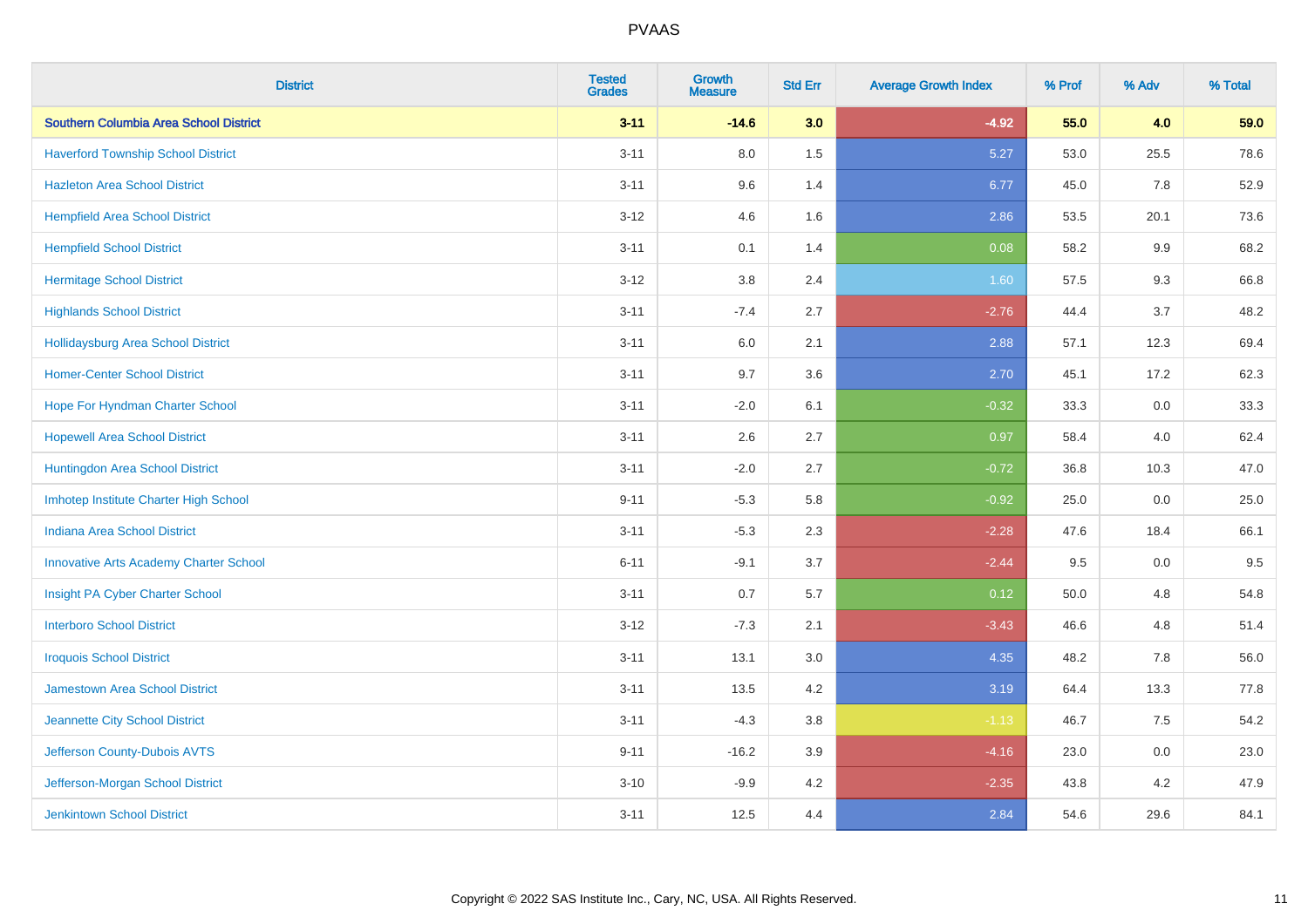| <b>District</b>                                 | <b>Tested</b><br><b>Grades</b> | <b>Growth</b><br><b>Measure</b> | <b>Std Err</b> | <b>Average Growth Index</b> | % Prof | % Adv   | % Total |
|-------------------------------------------------|--------------------------------|---------------------------------|----------------|-----------------------------|--------|---------|---------|
| Southern Columbia Area School District          | $3 - 11$                       | $-14.6$                         | 3.0            | $-4.92$                     | 55.0   | 4.0     | 59.0    |
| <b>Jersey Shore Area School District</b>        | $3 - 11$                       | 0.5                             | 2.6            | 0.21                        | 47.1   | $9.2\,$ | 56.2    |
| Jim Thorpe Area School District                 | $3 - 11$                       | $-5.8$                          | 2.7            | $-2.19$                     | 33.3   | 7.4     | 40.7    |
| Johnsonburg Area School District                | $3 - 11$                       | $-14.1$                         | 3.9            | $-3.62$                     | 54.0   | 4.6     | 58.6    |
| <b>Juniata County School District</b>           | $3 - 12$                       | $-4.9$                          | 2.1            | $-2.26$                     | 38.5   | 2.9     | 41.4    |
| <b>Juniata Valley School District</b>           | $3 - 11$                       | $-3.9$                          | 3.5            | $-1.10$                     | 44.4   | 3.5     | 47.8    |
| <b>Kane Area School District</b>                | $3 - 10$                       | $-3.7$                          | 3.2            | $-1.17$                     | 39.5   | 9.9     | 49.4    |
| <b>Karns City Area School District</b>          | $3 - 11$                       | $-6.0$                          | 2.9            | $-2.03$                     | 53.1   | 8.3     | 61.5    |
| <b>Kennett Consolidated School District</b>     | $3 - 11$                       | 4.8                             | 1.8            | 2.61                        | 52.5   | 10.7    | 63.2    |
| <b>Keystone Central School District</b>         | $3 - 11$                       | $-5.1$                          | 2.0            | $-2.46$                     | 44.7   | 4.6     | 49.4    |
| <b>Keystone Education Center Charter School</b> | $3 - 12$                       | $-12.9$                         | 5.9            | $-2.19$                     | 28.0   | 0.0     | 28.0    |
| <b>Keystone Oaks School District</b>            | $3 - 11$                       | 5.5                             | 2.6            | 2.07                        | 53.2   | 12.1    | 65.4    |
| <b>Keystone School District</b>                 | $3 - 11$                       | 3.1                             | 3.3            | 0.94                        | 50.6   | $6.5\,$ | 57.1    |
| <b>KIPP Dubois Charter School</b>               | $9 - 10$                       | 4.7                             | 3.3            | 1.40                        | 31.0   | 1.4     | 32.4    |
| <b>Kiski Area School District</b>               | $3 - 11$                       | $-3.7$                          | 2.0            | $-1.86$                     | 57.4   | 10.4    | 67.8    |
| <b>Kutztown Area School District</b>            | $3 - 12$                       | $-0.2$                          | 3.2            | $-0.05$                     | 55.4   | 13.3    | 68.7    |
| La Academia Partnership Charter School          | $6 - 11$                       | $-11.0$                         | 4.7            | $-2.34$                     | 6.8    | 0.0     | 6.8     |
| Lackawanna Trail School District                | $3 - 10$                       | $-21.7$                         | 3.5            | $-6.20$                     | 38.5   | 1.5     | 40.0    |
| <b>Lakeland School District</b>                 | $3 - 11$                       | 1.1                             | 2.8            | 0.38                        | 48.6   | 3.7     | 52.3    |
| Lake-Lehman School District                     | $3 - 11$                       | 10.8                            | 2.7            | 3.93                        | 55.3   | 7.9     | 63.2    |
| <b>Lakeview School District</b>                 | $3 - 11$                       | $-0.9$                          | 3.7            | $-0.24$                     | 60.3   | 3.2     | 63.5    |
| Lampeter-Strasburg School District              | $3 - 12$                       | $-8.6$                          | 2.0            | $-4.33$                     | 55.1   | 9.8     | 64.8    |
| <b>Lancaster School District</b>                | $3 - 12$                       | $-15.8$                         | 1.5            | $-10.90$                    | 14.6   | 2.3     | 16.9    |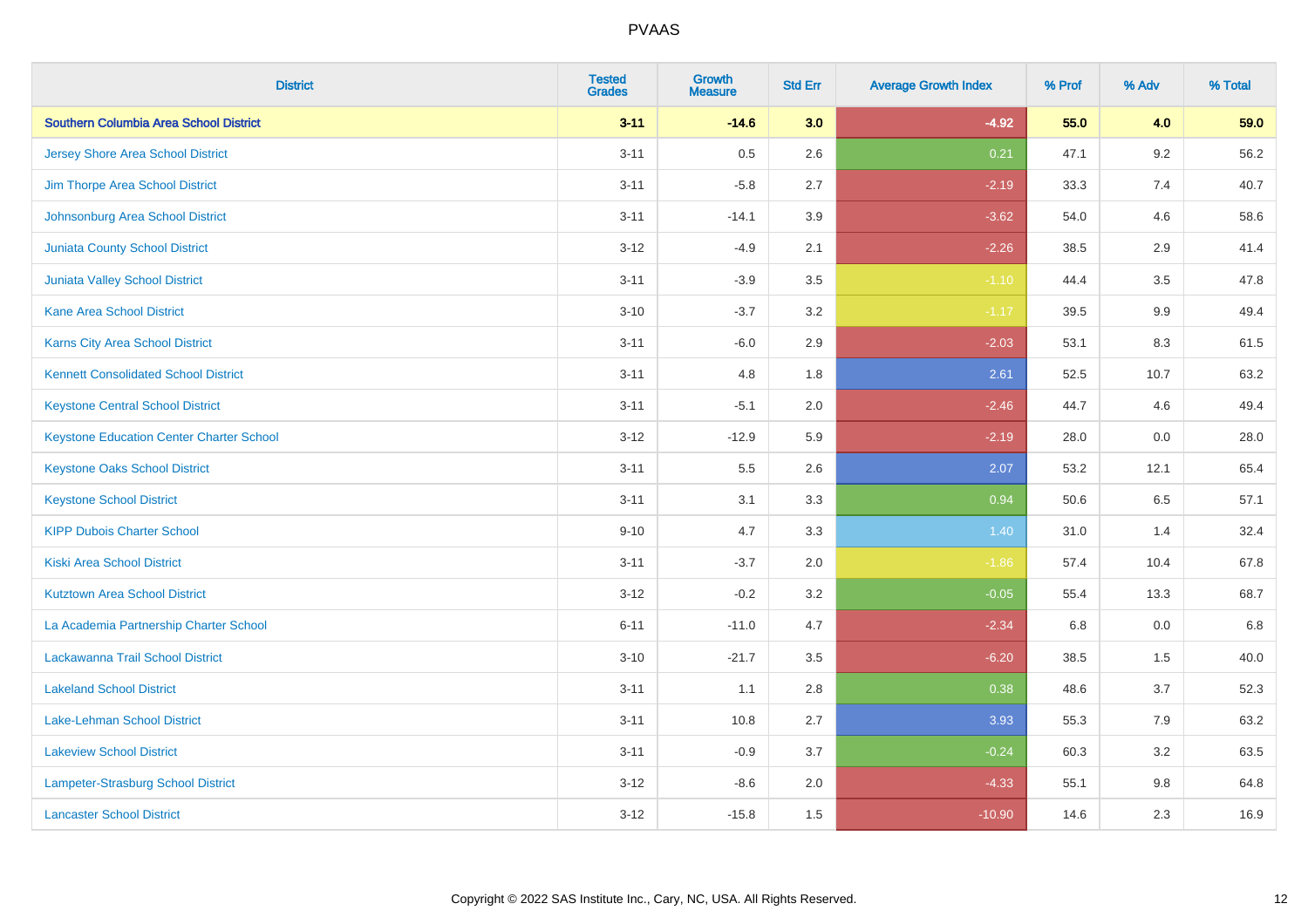| <b>District</b>                                    | <b>Tested</b><br><b>Grades</b> | <b>Growth</b><br><b>Measure</b> | <b>Std Err</b> | <b>Average Growth Index</b> | % Prof | % Adv   | % Total |
|----------------------------------------------------|--------------------------------|---------------------------------|----------------|-----------------------------|--------|---------|---------|
| Southern Columbia Area School District             | $3 - 11$                       | $-14.6$                         | 3.0            | $-4.92$                     | 55.0   | 4.0     | 59.0    |
| <b>Laurel Highlands School District</b>            | $3 - 11$                       | 4.3                             | 2.4            | 1.81                        | 44.9   | 9.6     | 54.5    |
| <b>Laurel School District</b>                      | $3 - 11$                       | 1.8                             | 3.1            | 0.59                        | 70.1   | 2.3     | 72.4    |
| <b>Lawrence County CTC</b>                         | $10 - 11$                      | $-21.7$                         | 3.6            | $-6.05$                     | 19.8   | $0.0\,$ | 19.8    |
| <b>Lebanon School District</b>                     | $3 - 11$                       | $-1.6$                          | 1.9            | $-0.80$                     | 24.4   | 2.6     | 27.0    |
| Leechburg Area School District                     | $3 - 11$                       | 4.4                             | 4.0            | 1.09                        | 47.8   | 19.6    | 67.4    |
| Lehigh Career & Technical Institute                | $10 - 12$                      | 5.6                             | 5.6            | 0.99                        | 78.3   | 0.0     | 78.3    |
| Lehigh Valley Academy Regional Charter School      | $3 - 11$                       | 0.7                             | 2.3            | 0.32                        | 46.3   | 5.0     | 51.4    |
| Lehigh Valley Charter High School For The Arts     | $9 - 10$                       | 7.3                             | 2.6            | 2.82                        | 62.3   | 18.2    | 80.5    |
| <b>Lehighton Area School District</b>              | $3 - 11$                       | $-1.6$                          | 2.3            | $-0.70$                     | 51.1   | 5.6     | 56.7    |
| <b>Lewisburg Area School District</b>              | $3 - 11$                       | $-2.7$                          | 2.6            | $-1.03$                     | 57.0   | 18.5    | 75.6    |
| <b>Ligonier Valley School District</b>             | $3 - 11$                       | 4.2                             | 3.1            | 1.34                        | 59.1   | 10.3    | 69.5    |
| Lincoln Leadership Academy Charter School          | $3 - 12$                       | 14.2                            | 6.4            | 2.22                        | 23.5   | 0.0     | 23.5    |
| <b>Lincoln Park Performing Arts Charter School</b> | $7 - 11$                       | 3.6                             | 2.5            | 1.42                        | 59.6   | 14.7    | 74.3    |
| <b>Line Mountain School District</b>               | $3 - 11$                       | 4.1                             | 3.2            | 1.27                        | 52.9   | 9.2     | 62.1    |
| <b>Littlestown Area School District</b>            | $3 - 11$                       | 11.4                            | 2.5            | 4.62                        | 55.2   | 10.4    | 65.6    |
| <b>Lower Dauphin School District</b>               | $3 - 11$                       | 0.6                             | 1.9            | 0.33                        | 49.2   | 12.6    | 61.8    |
| <b>Lower Merion School District</b>                | $3 - 11$                       | 19.0                            | 1.3            | 14.93                       | 55.6   | 29.9    | 85.5    |
| <b>Lower Moreland Township School District</b>     | $3 - 11$                       | 2.0                             | 2.2            | 0.95                        | 62.8   | 17.0    | 79.8    |
| <b>Loyalsock Township School District</b>          | $3 - 12$                       | 4.2                             | 2.8            | 1.47                        | 54.3   | 2.1     | 56.4    |
| <b>Mahanoy Area School District</b>                | $3 - 10$                       | $-9.0$                          | 3.6            | $-2.49$                     | 26.2   | 1.6     | 27.9    |
| <b>Manheim Central School District</b>             | $3 - 11$                       | 2.1                             | 2.1            | 1.01                        | 53.2   | 11.6    | 64.8    |
| <b>Manheim Township School District</b>            | $3 - 12$                       | $-0.9$                          | 1.6            | $-0.58$                     | 53.2   | 15.5    | 68.7    |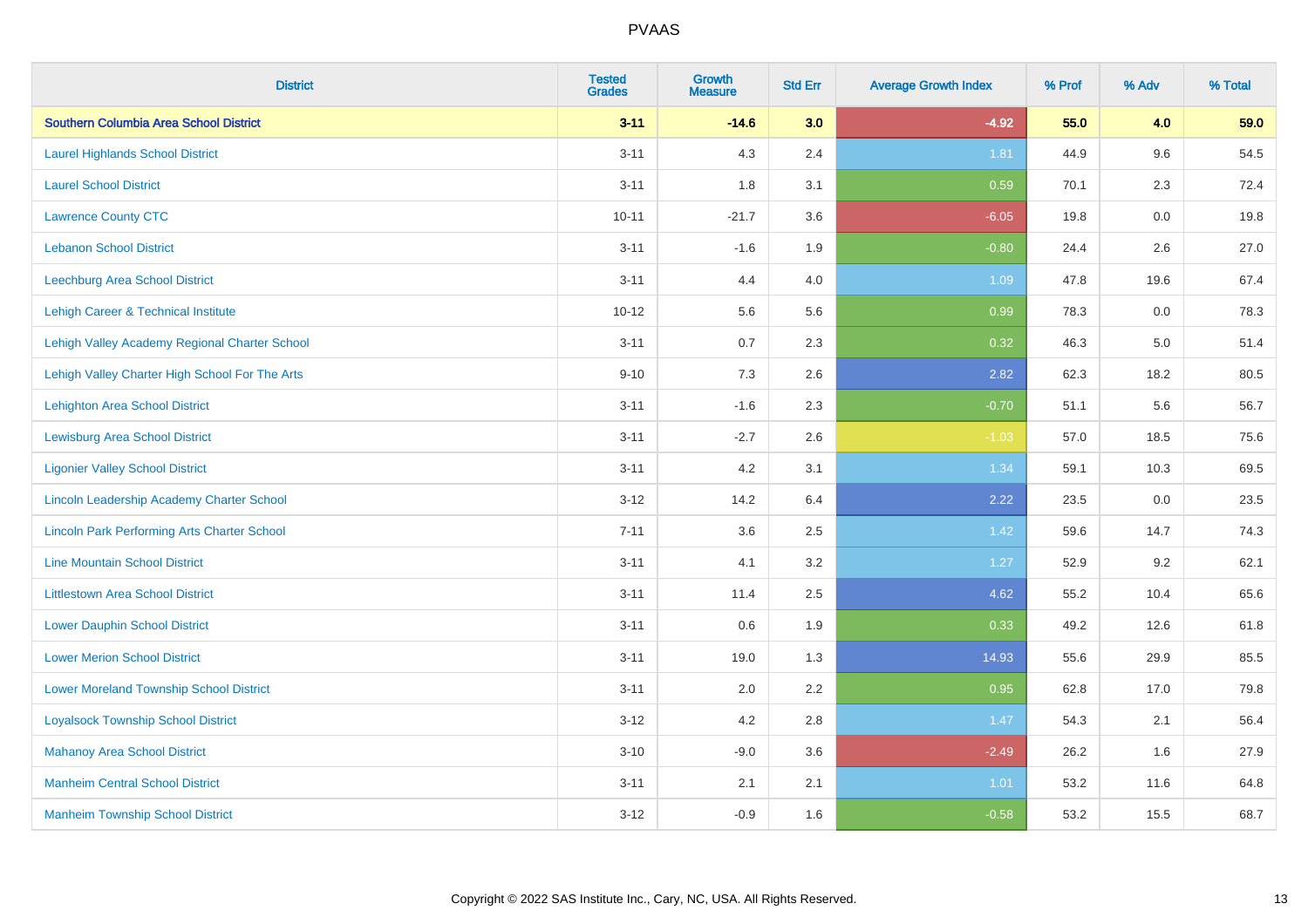| <b>District</b>                                | <b>Tested</b><br><b>Grades</b> | <b>Growth</b><br><b>Measure</b> | <b>Std Err</b> | <b>Average Growth Index</b> | % Prof | % Adv | % Total |
|------------------------------------------------|--------------------------------|---------------------------------|----------------|-----------------------------|--------|-------|---------|
| <b>Southern Columbia Area School District</b>  | $3 - 11$                       | $-14.6$                         | 3.0            | $-4.92$                     | 55.0   | 4.0   | 59.0    |
| <b>Marion Center Area School District</b>      | $3 - 10$                       | $-12.0$                         | 3.1            | $-3.87$                     | 33.7   | 1.1   | 34.8    |
| Maritime Academy Charter School                | $3 - 10$                       | $-11.4$                         | 3.5            | $-3.29$                     | 15.2   | 0.0   | 15.2    |
| <b>Marple Newtown School District</b>          | $3 - 11$                       | 2.0                             | 2.4            | 0.81                        | 57.6   | 12.8  | 70.4    |
| <b>Mars Area School District</b>               | $3 - 10$                       | 5.7                             | 2.1            | 2.75                        | 57.9   | 18.2  | 76.1    |
| <b>MaST Community Charter School</b>           | $3 - 10$                       | $-4.1$                          | 2.7            | $-1.52$                     | 44.0   | 9.5   | 53.4    |
| <b>MaST Community Charter School II</b>        | $3 - 10$                       | 4.4                             | 3.2            | 1.37                        | 28.4   | 3.4   | 31.8    |
| Mastery Charter High School-Lenfest Campus     | $7 - 11$                       | 2.5                             | 5.7            | 0.43                        | 40.0   | 0.0   | 40.0    |
| <b>Mastery Charter School - Gratz Campus</b>   | $7 - 10$                       | $-23.9$                         | 4.5            | $-5.29$                     | 2.9    | 0.0   | 2.9     |
| <b>Mastery Charter School - Hardy Williams</b> | $3 - 11$                       | 11.4                            | 3.4            | 3.33                        | 44.3   | 5.7   | 50.0    |
| <b>Mastery Charter School - Pickett Campus</b> | $6 - 10$                       | 5.6                             | 5.7            | 1.00                        | 27.8   | 0.0   | 27.8    |
| Mastery Charter School - Shoemaker Campus      | $7 - 10$                       | 4.1                             | 3.0            | 1.34                        | 20.9   | 3.3   | 24.2    |
| <b>Mastery Charter School - Thomas Campus</b>  | $3 - 10$                       | 2.1                             | 6.2            | 0.33                        | 28.6   | 0.0   | 28.6    |
| <b>Mcguffey School District</b>                | $3 - 11$                       | 2.1                             | 2.6            | 0.81                        | 57.7   | 3.1   | 60.8    |
| <b>Mckeesport Area School District</b>         | $3 - 12$                       | 9.0                             | 2.4            | 3.72                        | 31.0   | 4.5   | 35.5    |
| Mechanicsburg Area School District             | $3 - 11$                       | 5.9                             | 1.8            | 3.29                        | 57.2   | 13.7  | 70.9    |
| <b>Mercer Area School District</b>             | $3 - 11$                       | $-0.2$                          | 3.3            | $-0.06$                     | 56.0   | 8.0   | 64.0    |
| <b>Methacton School District</b>               | $3 - 11$                       | 2.5                             | 1.7            | 1.43                        | 62.5   | 16.4  | 79.0    |
| Meyersdale Area School District                | $3 - 11$                       | 4.2                             | 4.0            | 1.07                        | 43.1   | 6.9   | 50.0    |
| <b>Mid Valley School District</b>              | $3 - 10$                       | $-1.7$                          | 3.0            | $-0.55$                     | 45.1   | 7.8   | 52.9    |
| Middletown Area School District                | $3 - 11$                       | $-5.3$                          | 2.6            | $-2.05$                     | 46.4   | 5.3   | 51.7    |
| <b>Midd-West School District</b>               | $3 - 11$                       | 10.3                            | 2.7            | 3.80                        | 58.0   | 13.4  | 71.4    |
| <b>Mifflin County School District</b>          | $3 - 11$                       | 9.1                             | 1.7            | 5.49                        | 47.1   | 6.7   | 53.8    |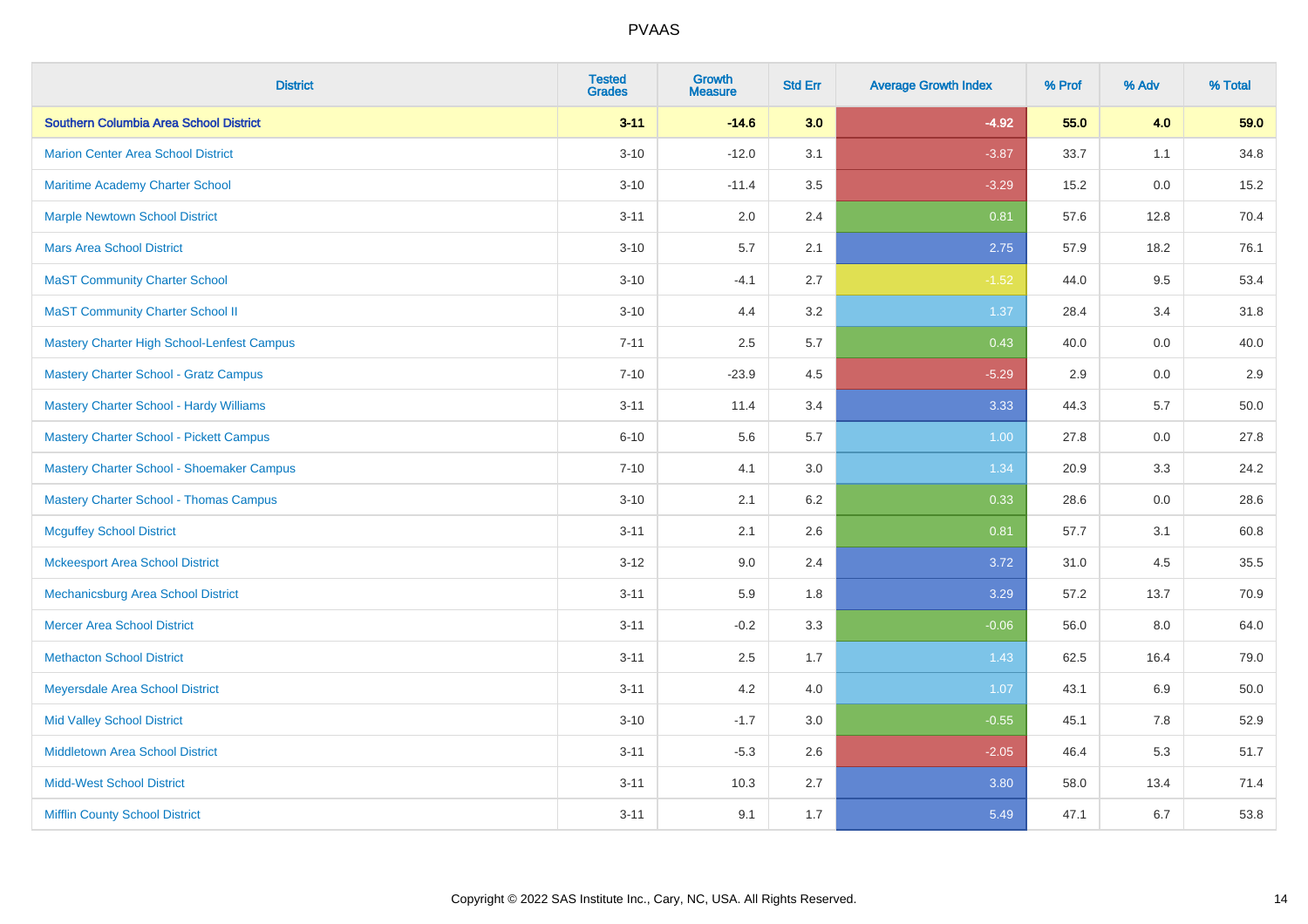| <b>District</b>                               | <b>Tested</b><br><b>Grades</b> | Growth<br><b>Measure</b> | <b>Std Err</b> | <b>Average Growth Index</b> | % Prof | % Adv   | % Total |
|-----------------------------------------------|--------------------------------|--------------------------|----------------|-----------------------------|--------|---------|---------|
| <b>Southern Columbia Area School District</b> | $3 - 11$                       | $-14.6$                  | 3.0            | $-4.92$                     | 55.0   | 4.0     | 59.0    |
| Mifflinburg Area School District              | $3 - 11$                       | $-15.8$                  | 2.5            | $-6.30$                     | 42.4   | 4.0     | 46.4    |
| <b>Millcreek Township School District</b>     | $3 - 11$                       | 3.1                      | 1.5            | 2.06                        | 55.6   | 14.2    | 69.7    |
| Millersburg Area School District              | $3 - 11$                       | 6.2                      | 3.8            | 1.63                        | 51.8   | 7.4     | 59.3    |
| <b>Millville Area School District</b>         | $3 - 12$                       | $-0.9$                   | 4.7            | $-0.18$                     | 51.4   | 5.4     | 56.8    |
| <b>Milton Area School District</b>            | $3 - 11$                       | $-8.7$                   | 2.5            | $-3.52$                     | 45.4   | $6.9\,$ | 52.3    |
| <b>Minersville Area School District</b>       | $3 - 11$                       | $-14.4$                  | 3.7            | $-3.90$                     | 39.3   | 3.3     | 42.6    |
| <b>Mohawk Area School District</b>            | $3 - 11$                       | $-7.5$                   | 3.1            | $-2.45$                     | 49.4   | 11.0    | 60.4    |
| <b>Monessen City School District</b>          | $3 - 10$                       | 8.3                      | 4.5            | 1.85                        | 42.9   | 2.9     | 45.7    |
| <b>Moniteau School District</b>               | $3 - 11$                       | $-11.8$                  | 3.3            | $-3.56$                     | 50.0   | 6.3     | 56.3    |
| <b>Montgomery Area School District</b>        | $3 - 11$                       | 10.7                     | 3.6            | 2.96                        | 48.7   | 12.4    | 61.1    |
| <b>Montour School District</b>                | $3 - 11$                       | $-1.8$                   | 2.1            | $-0.88$                     | 61.4   | 15.1    | 76.5    |
| Montoursville Area School District            | $3 - 12$                       | 10.8                     | 2.5            | 4.24                        | 44.6   | 20.1    | 64.8    |
| <b>Montrose Area School District</b>          | $3 - 10$                       | $-5.5$                   | 3.0            | $-1.82$                     | 46.7   | 5.4     | 52.2    |
| <b>Moon Area School District</b>              | $3 - 11$                       | 8.2                      | 1.9            | 4.25                        | 58.7   | 18.5    | 77.2    |
| Morrisville Borough School District           | $3 - 11$                       | 4.8                      | 4.3            | 1.10                        | 30.2   | 2.3     | 32.6    |
| <b>Moshannon Valley School District</b>       | $3 - 10$                       | $-7.0$                   | 3.4            | $-2.01$                     | 48.5   | 0.0     | 48.5    |
| <b>Mount Carmel Area School District</b>      | $3 - 11$                       | $-0.6$                   | 3.1            | $-0.18$                     | 45.3   | 2.1     | 47.4    |
| <b>Mount Pleasant Area School District</b>    | $3 - 11$                       | $-5.0$                   | 2.6            | $-1.93$                     | 52.6   | 0.0     | 52.6    |
| <b>Mount Union Area School District</b>       | $3 - 10$                       | $-6.1$                   | 3.1            | $-1.97$                     | 32.2   | 3.4     | 35.6    |
| <b>Mountain View School District</b>          | $3 - 11$                       | 20.9                     | 3.5            | 5.91                        | 57.8   | 20.3    | 78.1    |
| Mt Lebanon School District                    | $3 - 11$                       | $-1.0$                   | 1.5            | $-0.70$                     | 61.9   | 24.0    | 85.9    |
| <b>Muhlenberg School District</b>             | $3 - 10$                       | 4.0                      | 1.9            | 2.10                        | 34.2   | 2.6     | 36.8    |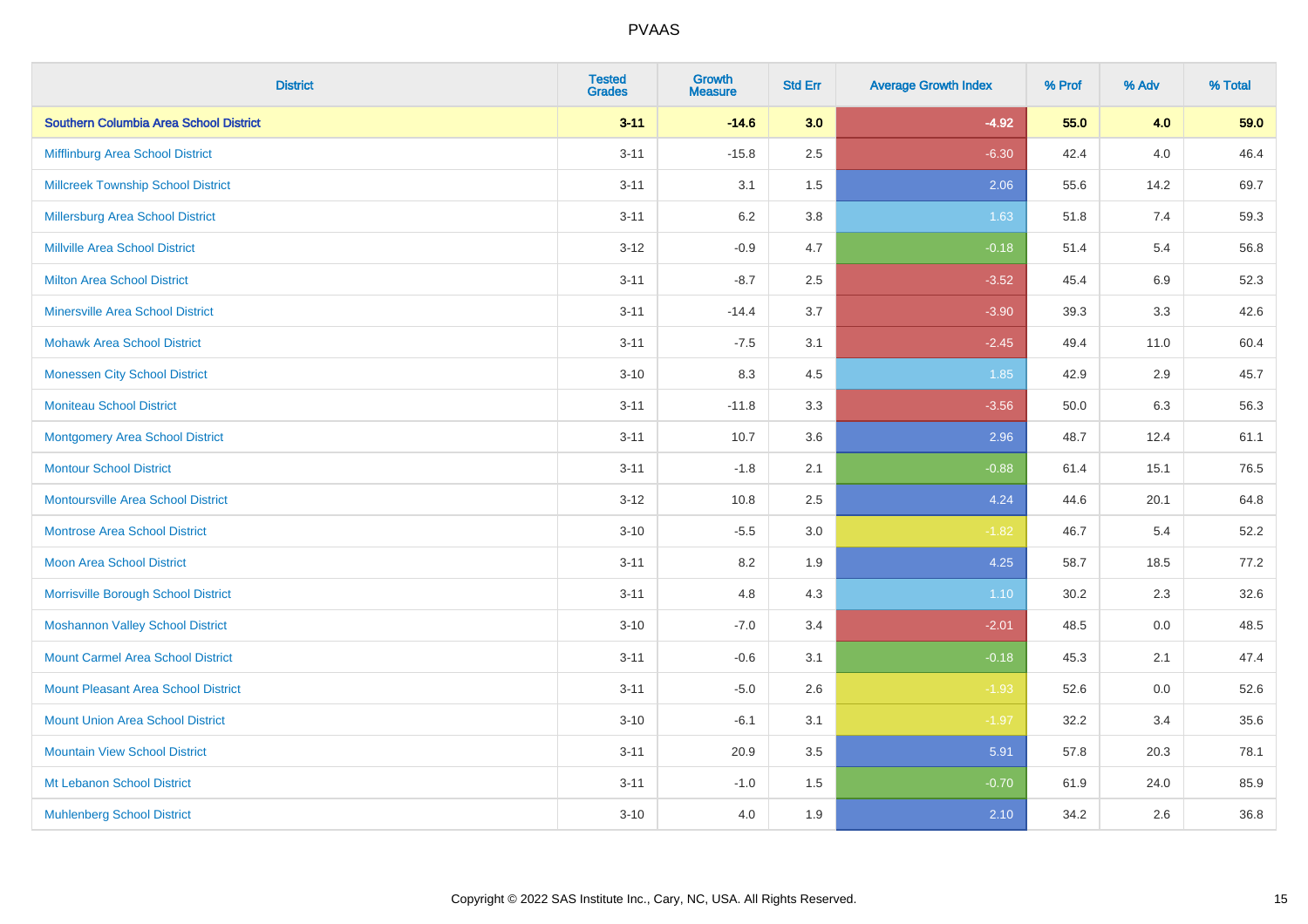| <b>District</b>                             | <b>Tested</b><br><b>Grades</b> | <b>Growth</b><br><b>Measure</b> | <b>Std Err</b> | <b>Average Growth Index</b> | % Prof | % Adv   | % Total |
|---------------------------------------------|--------------------------------|---------------------------------|----------------|-----------------------------|--------|---------|---------|
| Southern Columbia Area School District      | $3 - 11$                       | $-14.6$                         | 3.0            | $-4.92$                     | 55.0   | 4.0     | 59.0    |
| Multicultural Academy Charter School        | $9 - 11$                       | 9.5                             | 3.5            | 2.69                        | 22.0   | 0.0     | 22.0    |
| <b>Muncy School District</b>                | $3 - 11$                       | $-8.1$                          | 3.7            | $-2.21$                     | 42.0   | 3.8     | 45.8    |
| <b>Nazareth Area School District</b>        | $3 - 11$                       | $-4.7$                          | 1.7            | $-2.82$                     | 59.2   | $9.9\,$ | 69.0    |
| <b>Neshaminy School District</b>            | $3 - 11$                       | 4.0                             | 1.3            | 3.02                        | 58.7   | 9.5     | 68.2    |
| <b>Neshannock Township School District</b>  | $3 - 10$                       | $-9.7$                          | 2.9            | $-3.34$                     | 62.4   | 5.6     | 67.9    |
| <b>New Brighton Area School District</b>    | $3 - 11$                       | 4.6                             | 3.1            | 1.47                        | 60.9   | 5.8     | 66.7    |
| <b>New Castle Area School District</b>      | $3 - 12$                       | $-6.4$                          | 2.4            | $-2.66$                     | 32.5   | 4.3     | 36.8    |
| <b>New Foundations Charter School</b>       | $3 - 11$                       | 5.4                             | 2.2            | 2.41                        | 47.2   | 2.5     | 49.8    |
| New Hope-Solebury School District           | $3 - 11$                       | 7.5                             | 2.9            | 2.57                        | 68.2   | 22.7    | 90.9    |
| New Kensington-Arnold School District       | $3 - 11$                       | $-0.4$                          | 3.8            | $-0.10$                     | 40.7   | 3.7     | 44.4    |
| <b>Newport School District</b>              | $3 - 12$                       | 1.4                             | 3.5            | 0.41                        | 51.5   | 10.3    | 61.8    |
| Norristown Area School District             | $3-12$                         | $-12.8$                         | 1.6            | $-7.98$                     | 23.5   | 2.3     | 25.7    |
| <b>North Allegheny School District</b>      | $3 - 11$                       | 17.4                            | 1.3            | 13.52                       | 59.5   | 28.1    | 87.6    |
| <b>North Clarion County School District</b> | $3 - 12$                       | 3.7                             | 4.3            | 0.85                        | 67.5   | 15.0    | 82.5    |
| <b>North East School District</b>           | $3 - 11$                       | $-9.3$                          | 3.1            | $-3.02$                     | 62.6   | 14.4    | 77.0    |
| <b>North Hills School District</b>          | $3 - 11$                       | $-1.8$                          | 1.8            | $-0.96$                     | 59.1   | 14.1    | 73.2    |
| <b>North Penn School District</b>           | $3 - 11$                       | 9.1                             | 1.1            | 8.36                        | 55.8   | 17.0    | 72.8    |
| North Pocono School District                | $3 - 11$                       | $-2.3$                          | 3.4            | $-0.68$                     | 52.0   | 16.4    | 68.5    |
| North Schuylkill School District            | $3 - 11$                       | $-1.0$                          | 2.4            | $-0.42$                     | 41.8   | 5.1     | 46.8    |
| <b>North Star School District</b>           | $3 - 11$                       | $-8.7$                          | 3.5            | $-2.51$                     | 47.8   | 6.0     | 53.7    |
| Northampton Area School District            | $3 - 11$                       | 4.0                             | 1.6            | 2.51                        | 52.3   | 10.8    | 63.1    |
| <b>Northeast Bradford School District</b>   | $3 - 10$                       | $-3.1$                          | 4.0            | $-0.78$                     | 33.9   | 3.4     | 37.3    |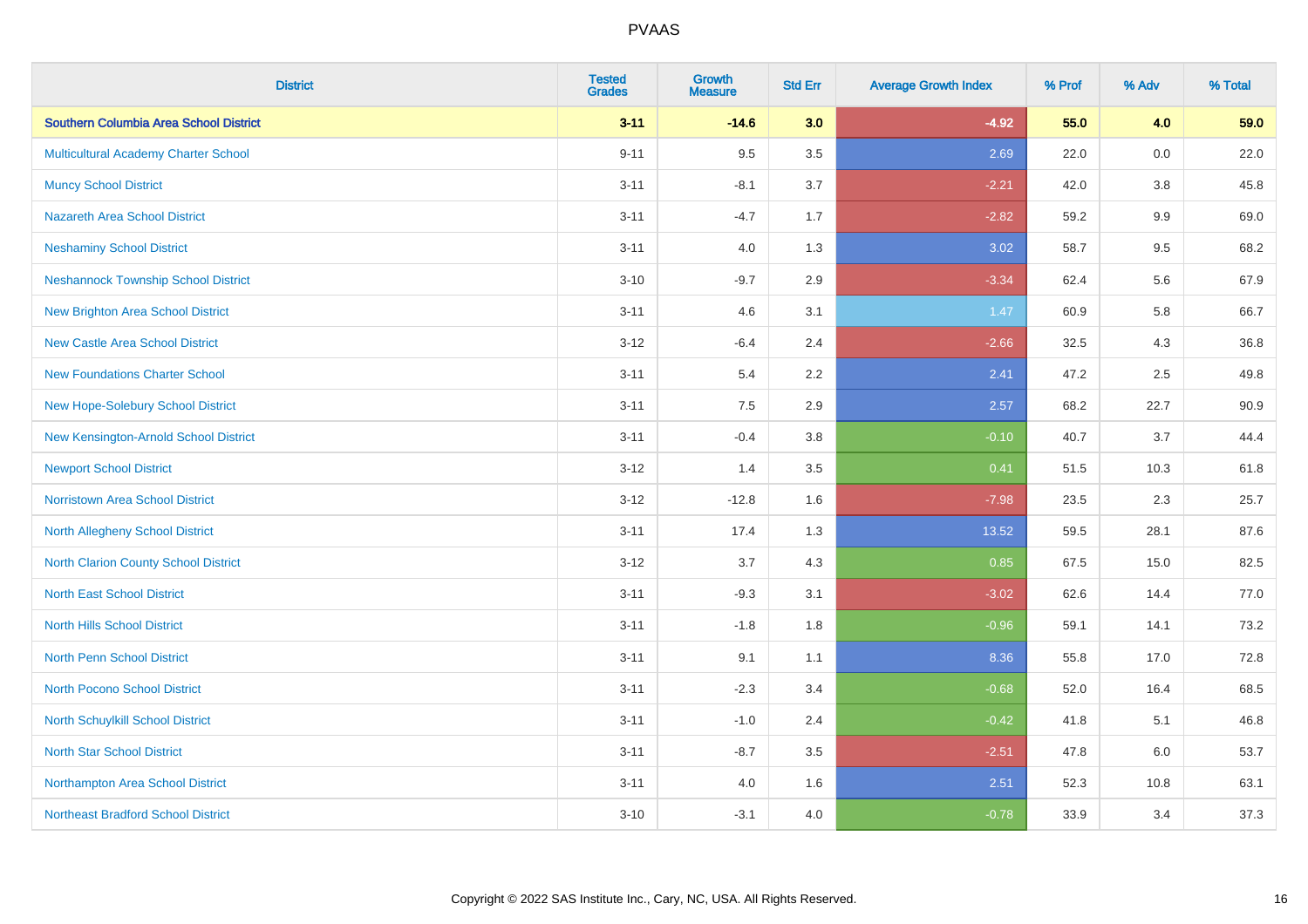| <b>District</b>                         | <b>Tested</b><br><b>Grades</b> | <b>Growth</b><br><b>Measure</b> | <b>Std Err</b> | <b>Average Growth Index</b> | % Prof | % Adv | % Total |
|-----------------------------------------|--------------------------------|---------------------------------|----------------|-----------------------------|--------|-------|---------|
| Southern Columbia Area School District  | $3 - 11$                       | $-14.6$                         | 3.0            | $-4.92$                     | 55.0   | 4.0   | 59.0    |
| Northeastern York School District       | $3 - 11$                       | 5.9                             | 2.0            | 3.03                        | 51.1   | 16.6  | 67.6    |
| Northern Bedford County School District | $3 - 11$                       | 16.5                            | 3.6            | 4.58                        | 51.7   | 20.0  | 71.7    |
| Northern Cambria School District        | $3 - 11$                       | 10.0                            | 3.3            | 3.04                        | 47.4   | 5.1   | 52.6    |
| <b>Northern Lebanon School District</b> | $3 - 11$                       | 0.4                             | 2.5            | 0.15                        | 28.0   | 3.0   | 31.0    |
| Northern Lehigh School District         | $3 - 12$                       | $-10.4$                         | 2.7            | $-3.82$                     | 28.0   | 9.3   | 37.3    |
| <b>Northern Potter School District</b>  | $3 - 12$                       | $-13.1$                         | 4.6            | $-2.84$                     | 37.5   | 0.0   | 37.5    |
| Northern Tioga School District          | $3 - 12$                       | $-7.5$                          | 2.8            | $-2.64$                     | 54.0   | 1.2   | 55.2    |
| Northern York County School District    | $3 - 11$                       | 15.6                            | 2.0            | 7.98                        | 57.4   | 11.5  | 68.8    |
| <b>Northgate School District</b>        | $3 - 11$                       | 6.3                             | 3.6            | 1.73                        | 53.3   | 16.7  | 70.0    |
| Northwest Area School District          | $3 - 10$                       | $-10.0$                         | 3.8            | $-2.59$                     | 34.6   | 7.3   | 41.8    |
| Northwestern Lehigh School District     | $3 - 11$                       | 2.2                             | 2.3            | 0.93                        | 53.3   | 9.7   | 63.0    |
| <b>Northwestern School District</b>     | $3 - 11$                       | $-24.9$                         | 3.5            | $-7.13$                     | 42.6   | 2.9   | 45.6    |
| <b>Norwin School District</b>           | $3 - 11$                       | 18.0                            | 1.7            | 10.37                       | 58.5   | 27.0  | 85.4    |
| Octorara Area School District           | $3 - 11$                       | 9.1                             | 2.4            | 3.82                        | 52.1   | 8.5   | 60.6    |
| Oil City Area School District           | $3 - 11$                       | $-2.9$                          | 2.6            | $-1.08$                     | 44.4   | 5.8   | 50.2    |
| <b>Old Forge School District</b>        | $3 - 12$                       | $-5.9$                          | 3.4            | $-1.73$                     | 52.9   | 7.1   | 60.0    |
| <b>Oley Valley School District</b>      | $3 - 11$                       | $-0.4$                          | 2.8            | $-0.15$                     | 43.1   | 12.9  | 56.0    |
| <b>Oswayo Valley School District</b>    | $3 - 12$                       | 8.5                             | 5.0            | 1.68                        | 50.0   | 16.7  | 66.7    |
| <b>Otto-Eldred School District</b>      | $3 - 11$                       | $-0.7$                          | 4.2            | $-0.15$                     | 56.2   | 6.2   | 62.5    |
| <b>Owen J Roberts School District</b>   | $3 - 11$                       | $-12.3$                         | 1.6            | $-7.61$                     | 57.0   | 11.9  | 69.0    |
| <b>Oxford Area School District</b>      | $3 - 11$                       | $-4.3$                          | 1.9            | $-2.26$                     | 41.3   | 8.0   | 49.3    |
| <b>Palisades School District</b>        | $3 - 11$                       | $-8.7$                          | 2.8            | $-3.06$                     | 53.8   | 6.7   | 60.5    |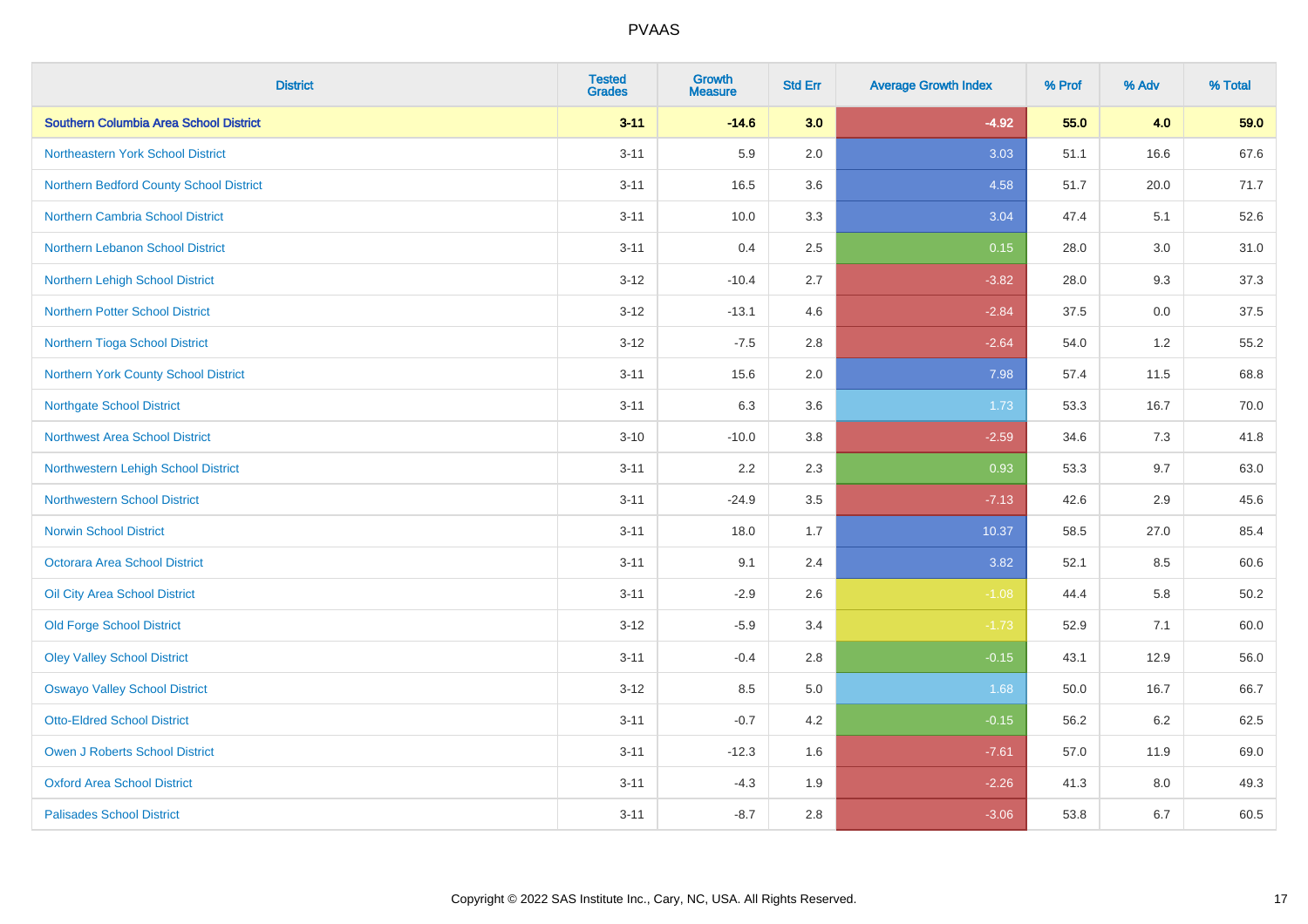| <b>District</b>                               | <b>Tested</b><br><b>Grades</b> | <b>Growth</b><br><b>Measure</b> | <b>Std Err</b> | <b>Average Growth Index</b> | % Prof | % Adv   | % Total |
|-----------------------------------------------|--------------------------------|---------------------------------|----------------|-----------------------------|--------|---------|---------|
| Southern Columbia Area School District        | $3 - 11$                       | $-14.6$                         | 3.0            | $-4.92$                     | 55.0   | 4.0     | 59.0    |
| <b>Palmerton Area School District</b>         | $3 - 11$                       | $-1.2$                          | 3.0            | $-0.39$                     | 57.4   | $5.0\,$ | 62.4    |
| Palmyra Area School District                  | $3 - 11$                       | 5.6                             | 1.9            | 2.96                        | 56.4   | 15.6    | 72.0    |
| <b>Panther Valley School District</b>         | $3 - 12$                       | $-0.6$                          | 3.3            | $-0.19$                     | 47.9   | 4.3     | 52.1    |
| <b>Parkland School District</b>               | $3 - 11$                       | 5.3                             | 1.2            | 4.30                        | 58.0   | 22.3    | 80.4    |
| Pen Argyl Area School District                | $3 - 12$                       | 9.2                             | 2.7            | 3.46                        | 50.0   | 12.6    | 62.6    |
| Penn Cambria School District                  | $3 - 11$                       | $-0.0$                          | 2.7            | $-0.01$                     | 61.5   | 7.7     | 69.2    |
| <b>Penn Hills School District</b>             | $3 - 11$                       | $-7.6$                          | 2.6            | $-2.94$                     | 33.1   | 0.7     | 33.8    |
| <b>Penn Manor School District</b>             | $3 - 11$                       | $-0.4$                          | 1.6            | $-0.25$                     | 51.9   | 12.6    | 64.5    |
| <b>Penncrest School District</b>              | $3 - 11$                       | 5.7                             | 2.2            | 2.57                        | 47.2   | 7.1     | 54.3    |
| <b>Penn-Delco School District</b>             | $3 - 11$                       | $-6.8$                          | 1.9            | $-3.51$                     | 46.6   | 3.2     | 49.8    |
| <b>Pennridge School District</b>              | $3 - 10$                       | $-16.8$                         | 1.4            | $-11.59$                    | 46.8   | 8.0     | 54.9    |
| Penns Manor Area School District              | $3 - 12$                       | $-17.0$                         | 3.7            | $-4.52$                     | 29.7   | 3.1     | 32.8    |
| Penns Valley Area School District             | $3 - 12$                       | 14.0                            | 2.9            | 4.80                        | 41.9   | 23.1    | 65.0    |
| <b>Pennsbury School District</b>              | $3 - 11$                       | 11.7                            | 1.5            | 7.90                        | 60.1   | 21.3    | 81.3    |
| Pennsylvania Cyber Charter School             | $3 - 11$                       | 11.6                            | 1.5            | 7.54                        | 46.3   | 5.0     | 51.3    |
| Pennsylvania Distance Learning Charter School | $3 - 12$                       | 9.3                             | 4.2            | 2.22                        | 42.2   | 3.1     | 45.3    |
| Pennsylvania Leadership Charter School        | $3 - 11$                       | 4.6                             | 2.2            | 2.13                        | 55.4   | 11.2    | 66.7    |
| Pennsylvania Virtual Charter School           | $3 - 11$                       | 11.8                            | 3.5            | 3.37                        | 56.5   | 11.1    | 67.6    |
| <b>Penn-Trafford School District</b>          | $3 - 11$                       | 13.4                            | 1.7            | 7.87                        | 62.3   | 21.9    | 84.2    |
| People For People Charter School              | $3 - 12$                       | 13.3                            | 5.5            | 2.43                        | 13.5   | 0.0     | 13.5    |
| <b>Pequea Valley School District</b>          | $3 - 11$                       | $-5.8$                          | 3.2            | $-1.80$                     | 39.8   | 9.1     | 48.9    |
| <b>Perkiomen Valley School District</b>       | $3 - 11$                       | $-3.5$                          | 1.6            | $-2.18$                     | 53.8   | 13.4    | 67.2    |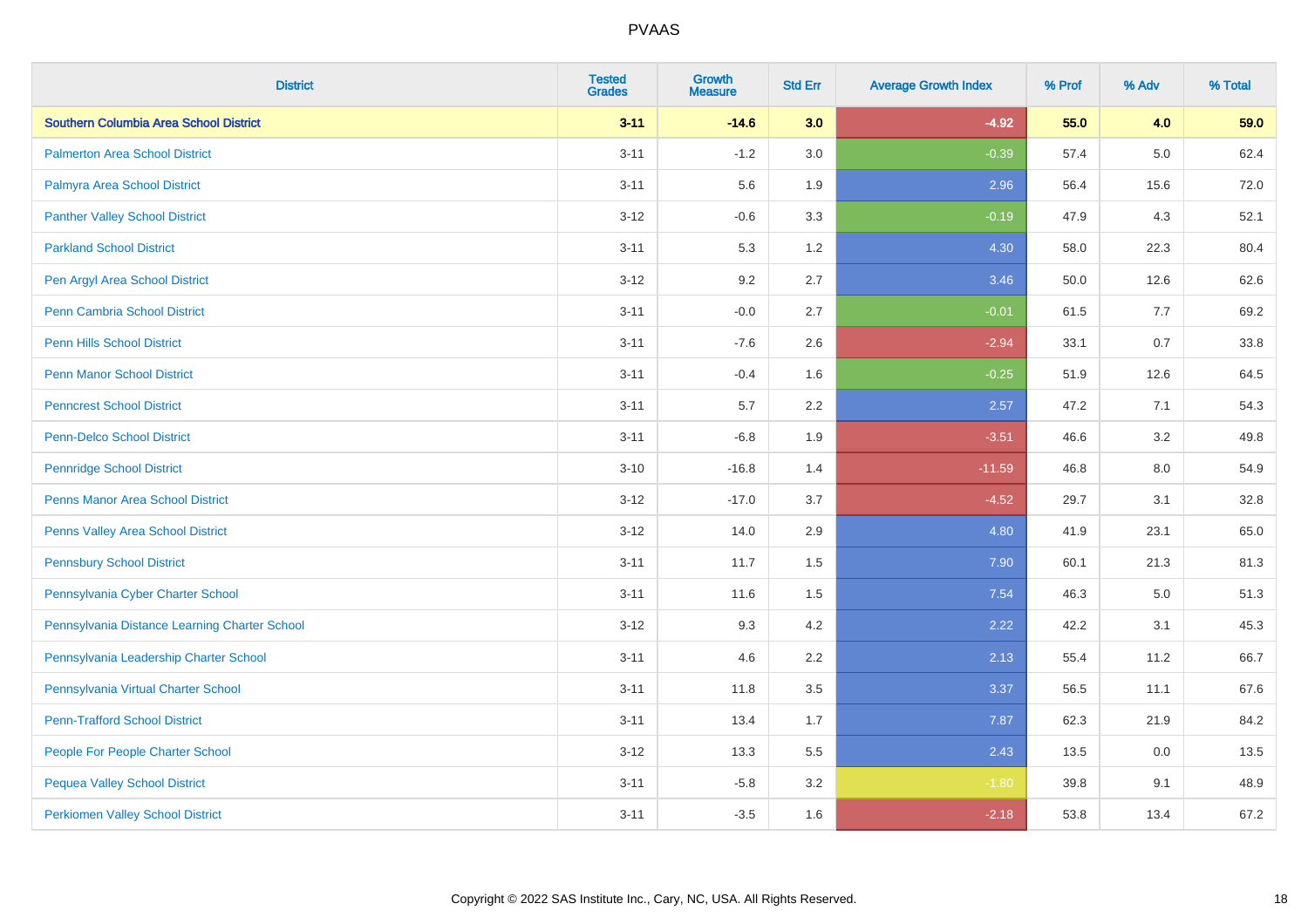| <b>District</b>                                                       | <b>Tested</b><br><b>Grades</b> | <b>Growth</b><br><b>Measure</b> | <b>Std Err</b> | <b>Average Growth Index</b> | % Prof | % Adv | % Total |
|-----------------------------------------------------------------------|--------------------------------|---------------------------------|----------------|-----------------------------|--------|-------|---------|
| Southern Columbia Area School District                                | $3 - 11$                       | $-14.6$                         | 3.0            | $-4.92$                     | 55.0   | 4.0   | 59.0    |
| Perseus House Charter School Of Excellence                            | $6 - 11$                       | $-5.2$                          | 3.0            | $-1.72$                     | 16.5   | 0.0   | 16.5    |
| <b>Peters Township School District</b>                                | $3 - 11$                       | 5.0                             | 1.8            | 2.76                        | 59.8   | 26.1  | 85.9    |
| Philadelphia Academy Charter School                                   | $3 - 11$                       | $-8.9$                          | 2.9            | $-3.04$                     | 50.5   | 2.9   | 53.4    |
| Philadelphia City School District                                     | $3 - 12$                       | 7.5                             | 0.6            | 12.64                       | 38.4   | 7.0   | 45.4    |
| Philadelphia Electrical & Tech Charter High School                    | $10 - 10$                      | $-0.5$                          | 2.9            | $-0.15$                     | 8.8    | 0.0   | 8.8     |
| Philipsburg-Osceola Area School District                              | $3 - 11$                       | $-24.8$                         | 3.3            | $-7.43$                     | 19.7   | 2.6   | 22.4    |
| <b>Phoenixville Area School District</b>                              | $3 - 11$                       | $-1.7$                          | 2.1            | $-0.83$                     | 59.9   | 10.6  | 70.5    |
| <b>Pine Grove Area School District</b>                                | $3 - 11$                       | $-7.7$                          | 2.9            | $-2.66$                     | 42.3   | 7.7   | 50.0    |
| <b>Pine-Richland School District</b>                                  | $3 - 11$                       | 11.5                            | 1.8            | 6.31                        | 60.6   | 24.4  | 85.0    |
| <b>Pittsburgh School District</b>                                     | $3 - 11$                       | $-3.3$                          | 1.1            | $-3.04$                     | 33.9   | 8.2   | 42.1    |
| <b>Pittston Area School District</b>                                  | $3 - 11$                       | $-10.1$                         | 5.6            | $-1.80$                     | 38.1   | 9.5   | 47.6    |
| <b>Pleasant Valley School District</b>                                | $3 - 11$                       | 3.1                             | 2.0            | 1.57                        | 57.2   | 5.5   | 62.8    |
| <b>Plum Borough School District</b>                                   | $3 - 11$                       | $-11.3$                         | 2.2            | $-5.19$                     | 51.1   | 9.0   | 60.1    |
| Pocono Mountain School District                                       | $3 - 12$                       | $6.8\,$                         | 1.5            | 4.62                        | 45.8   | 5.0   | 50.7    |
| <b>Port Allegany School District</b>                                  | $3 - 11$                       | 4.4                             | 3.6            | 1.21                        | 28.1   | 9.4   | 37.5    |
| <b>Portage Area School District</b>                                   | $3 - 10$                       | $-8.1$                          | 3.6            | $-2.26$                     | 40.6   | 9.4   | 50.0    |
| <b>Pottsgrove School District</b>                                     | $3 - 11$                       | 2.8                             | 2.0            | 1.35                        | 44.0   | 10.0  | 53.9    |
| <b>Pottstown School District</b>                                      | $3 - 12$                       | $-4.0$                          | 2.4            | $-1.68$                     | 29.8   | 1.2   | 31.0    |
| <b>Pottsville Area School District</b>                                | $3 - 12$                       | 4.4                             | 2.3            | 1.94                        | 44.8   | 5.4   | 50.2    |
| Preparatory Charter School Of Mathematics, Science, Tech, And Careers | $9 - 10$                       | $-4.0$                          | 2.5            | $-1.59$                     | 15.0   | 0.0   | 15.0    |
| Propel Charter School - Braddock Hills                                | $3 - 11$                       | $-13.6$                         | 3.6            | $-3.81$                     | 9.7    | 1.6   | 11.3    |
| <b>Propel Charter School-Homestead</b>                                | $3 - 11$                       | $-11.7$                         | 4.1            | $-2.84$                     | 15.9   | 0.0   | 15.9    |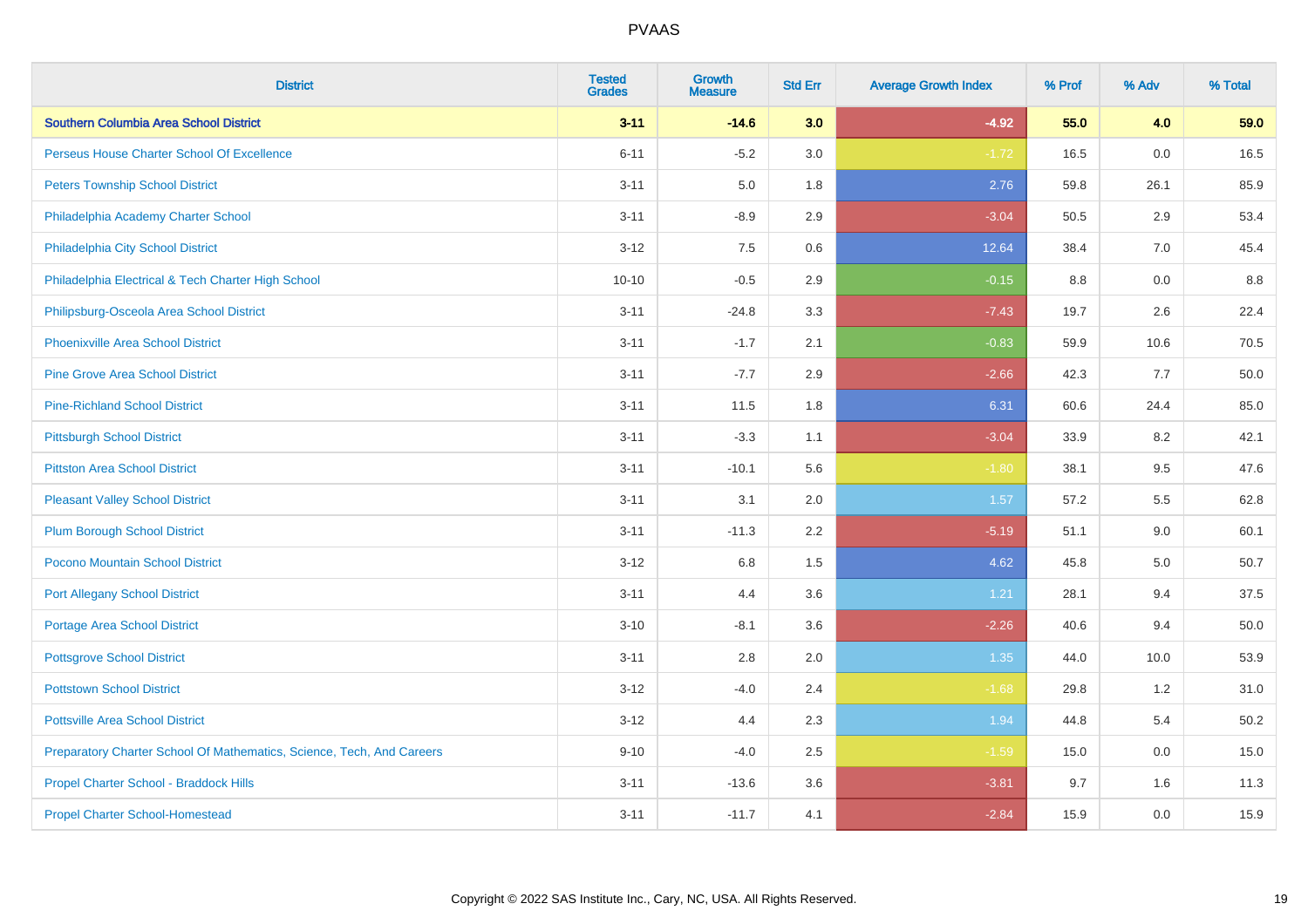| <b>District</b>                                | <b>Tested</b><br><b>Grades</b> | <b>Growth</b><br><b>Measure</b> | <b>Std Err</b> | <b>Average Growth Index</b> | % Prof | % Adv   | % Total |
|------------------------------------------------|--------------------------------|---------------------------------|----------------|-----------------------------|--------|---------|---------|
| Southern Columbia Area School District         | $3 - 11$                       | $-14.6$                         | 3.0            | $-4.92$                     | 55.0   | 4.0     | 59.0    |
| <b>Propel Charter School-Montour</b>           | $3 - 10$                       | $-10.7$                         | 3.9            | $-2.71$                     | 13.7   | 0.0     | 13.7    |
| <b>Punxsutawney Area School District</b>       | $3 - 11$                       | 4.2                             | 2.9            | 1.45                        | 55.0   | 5.5     | 60.6    |
| <b>Purchase Line School District</b>           | $3 - 12$                       | 1.7                             | 3.5            | 0.47                        | 43.1   | 5.4     | 48.5    |
| <b>Quaker Valley School District</b>           | $3 - 11$                       | $-2.8$                          | 2.6            | $-1.08$                     | 55.2   | 13.2    | 68.4    |
| <b>Quakertown Community School District</b>    | $3 - 12$                       | $-4.4$                          | 1.6            | $-2.70$                     | 56.5   | 10.0    | 66.6    |
| <b>Radnor Township School District</b>         | $3 - 12$                       | 1.0                             | 2.1            | 0.50                        | 65.0   | 23.2    | 88.2    |
| <b>Reach Cyber Charter School</b>              | $3 - 11$                       | 8.1                             | 4.7            | 1.72                        | 42.4   | 4.6     | 47.0    |
| <b>Reading School District</b>                 | $3 - 11$                       | 10.1                            | 1.4            | 7.25                        | 24.7   | 2.4     | 27.2    |
| <b>Redbank Valley School District</b>          | $3 - 11$                       | $-9.5$                          | 3.4            | $-2.77$                     | 31.5   | 4.9     | 36.4    |
| Renaissance Academy Charter School             | $3 - 11$                       | 8.3                             | 3.3            | 2.54                        | 45.6   | 22.8    | 68.4    |
| <b>Reynolds School District</b>                | $3 - 10$                       | 0.5                             | 3.4            | 0.16                        | 52.1   | 7.0     | 59.2    |
| <b>Richland School District</b>                | $3 - 11$                       | 6.7                             | 2.9            | 2.33                        | 62.2   | 19.2    | 81.4    |
| <b>Ridgway Area School District</b>            | $3 - 11$                       | $-14.5$                         | 4.1            | $-3.56$                     | 49.0   | 9.8     | 58.8    |
| <b>Ridley School District</b>                  | $3 - 12$                       | 10.0                            | 1.6            | 6.10                        | 45.6   | 8.2     | 53.8    |
| <b>Ringgold School District</b>                | $3 - 11$                       | $-14.7$                         | 2.4            | $-6.04$                     | 41.5   | 7.9     | 49.4    |
| <b>Riverside Beaver County School District</b> | $3 - 11$                       | $-14.0$                         | 3.0            | $-4.64$                     | 49.4   | 8.8     | 58.2    |
| <b>Riverside School District</b>               | $3 - 11$                       | $-3.2$                          | 3.0            | $-1.09$                     | 43.0   | 9.0     | 52.0    |
| <b>Riverview School District</b>               | $3 - 11$                       | $-4.6$                          | 3.8            | $-1.20$                     | 57.9   | 15.8    | 73.7    |
| <b>Roberto Clemente Charter School</b>         | $3 - 12$                       | 2.2                             | 4.9            | 0.45                        | 27.5   | $5.0\,$ | 32.5    |
| <b>Rochester Area School District</b>          | $3 - 11$                       | $-13.2$                         | 4.6            | $-2.89$                     | 19.5   | 1.3     | 20.8    |
| <b>Rose Tree Media School District</b>         | $3 - 10$                       | $-25.6$                         | 2.4            | $-10.76$                    | 54.8   | 6.4     | 61.2    |
| Saint Marys Area School District               | $3 - 11$                       | 7.8                             | 2.6            | 3.04                        | 57.0   | 8.2     | 65.2    |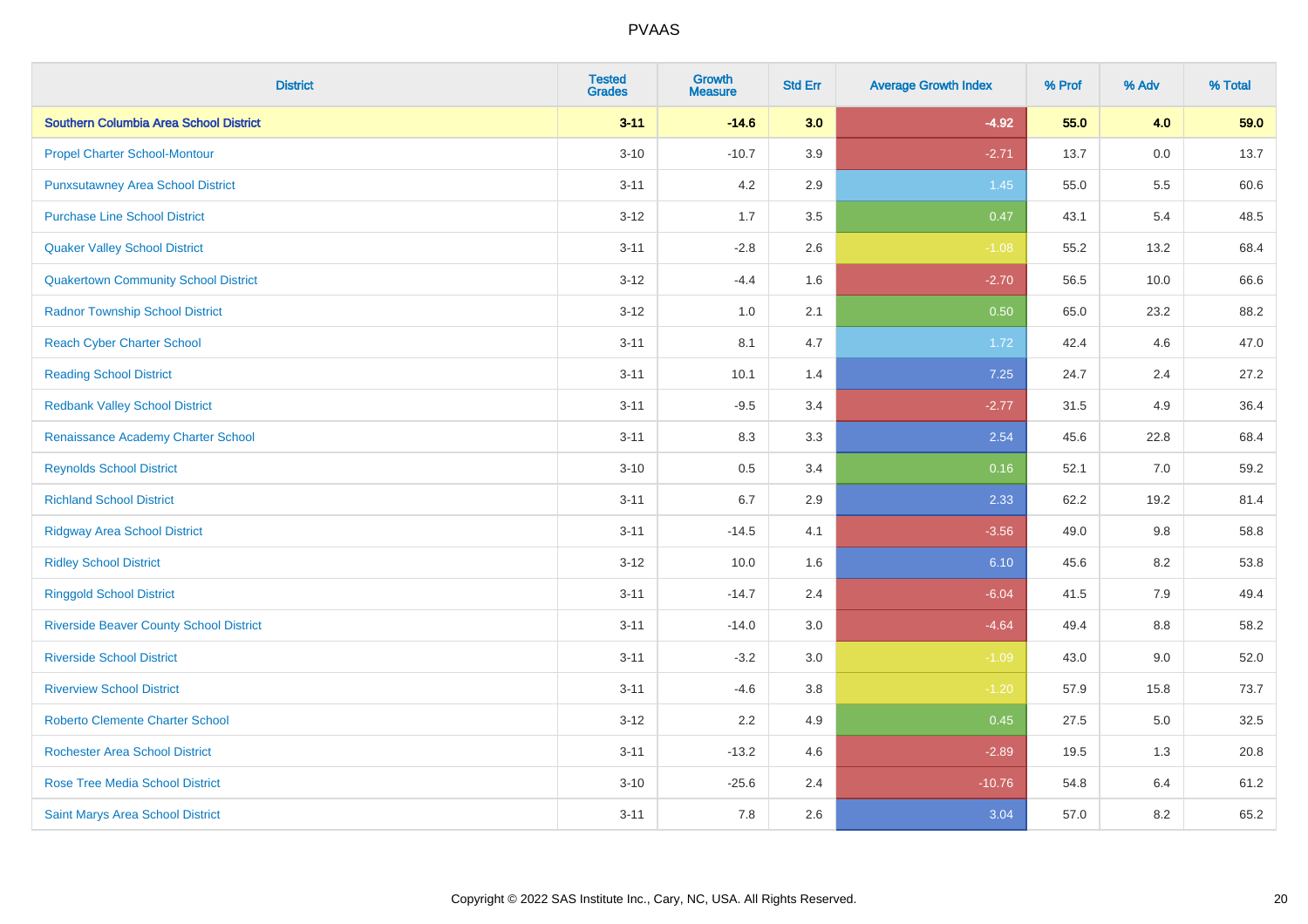| <b>District</b>                               | <b>Tested</b><br><b>Grades</b> | <b>Growth</b><br><b>Measure</b> | <b>Std Err</b> | <b>Average Growth Index</b> | % Prof | % Adv | % Total |
|-----------------------------------------------|--------------------------------|---------------------------------|----------------|-----------------------------|--------|-------|---------|
| Southern Columbia Area School District        | $3 - 11$                       | $-14.6$                         | 3.0            | $-4.92$                     | 55.0   | 4.0   | 59.0    |
| <b>Salisbury Township School District</b>     | $3 - 11$                       | 6.3                             | 3.6            | 1.77                        | 46.2   | 6.6   | 52.8    |
| Salisbury-Elk Lick School District            | $3 - 11$                       | $-13.5$                         | 5.9            | $-2.30$                     | 27.8   | 0.0   | 27.8    |
| <b>Saucon Valley School District</b>          | $3 - 11$                       | 14.7                            | 2.5            | 5.98                        | 48.7   | 20.2  | 69.0    |
| <b>Sayre Area School District</b>             | $3 - 11$                       | 11.2                            | 3.5            | 3.20                        | 52.2   | 7.5   | 59.7    |
| <b>School Lane Charter School</b>             | $3 - 11$                       | 12.4                            | 3.6            | 3.43                        | 59.1   | 9.8   | 68.9    |
| Schuylkill Haven Area School District         | $3 - 11$                       | $-15.3$                         | 3.1            | $-4.87$                     | 49.7   | 2.4   | 52.1    |
| <b>Schuylkill Valley School District</b>      | $3 - 11$                       | 1.4                             | 2.5            | 0.56                        | 55.1   | 10.2  | 65.3    |
| <b>Scranton School District</b>               | $3 - 12$                       | $-2.9$                          | 2.4            | $-1.22$                     | 45.6   | 3.6   | 49.1    |
| <b>Selinsgrove Area School District</b>       | $3 - 12$                       | 8.3                             | 2.3            | 3.54                        | 56.8   | 10.0  | 66.8    |
| <b>Seneca Valley School District</b>          | $3 - 11$                       | $-1.4$                          | 1.4            | $-0.99$                     | 57.2   | 11.4  | 68.6    |
| <b>Shade-Central City School District</b>     | $3 - 11$                       | $-5.9$                          | 4.6            | $-1.28$                     | 27.8   | 0.0   | 27.8    |
| <b>Shaler Area School District</b>            | $3 - 11$                       | $-0.8$                          | 1.9            | $-0.43$                     | 49.1   | 9.6   | 58.7    |
| <b>Shamokin Area School District</b>          | $3 - 11$                       | $-7.7$                          | 4.8            | $-1.60$                     | 38.1   | 3.2   | 41.3    |
| <b>Shanksville-Stonycreek School District</b> | $3 - 10$                       | 7.0                             | 5.9            | 1.20                        | 64.7   | 17.6  | 82.4    |
| <b>Sharon City School District</b>            | $3 - 11$                       | 4.9                             | 2.6            | 1.87                        | 48.2   | 5.3   | 53.4    |
| <b>Sharpsville Area School District</b>       | $3 - 11$                       | $-1.4$                          | 3.5            | $-0.40$                     | 55.2   | 13.4  | 68.7    |
| <b>Shenandoah Valley School District</b>      | $3 - 11$                       | 9.7                             | 3.9            | 2.49                        | 28.3   | 5.0   | 33.3    |
| Shenango Area School District                 | $3 - 11$                       | $-2.6$                          | 3.3            | $-0.79$                     | 50.6   | 13.9  | 64.6    |
| <b>Shikellamy School District</b>             | $3 - 10$                       | $-22.3$                         | 2.5            | $-8.92$                     | 33.3   | 6.1   | 39.5    |
| <b>Shippensburg Area School District</b>      | $3 - 11$                       | 9.3                             | 1.9            | 4.84                        | 53.1   | 10.2  | 63.3    |
| <b>Slippery Rock Area School District</b>     | $3 - 11$                       | $-6.3$                          | 2.5            | $-2.51$                     | 56.2   | 9.5   | 65.7    |
| <b>Smethport Area School District</b>         | $3 - 12$                       | 0.6                             | 3.9            | 0.15                        | 37.0   | 1.8   | 38.9    |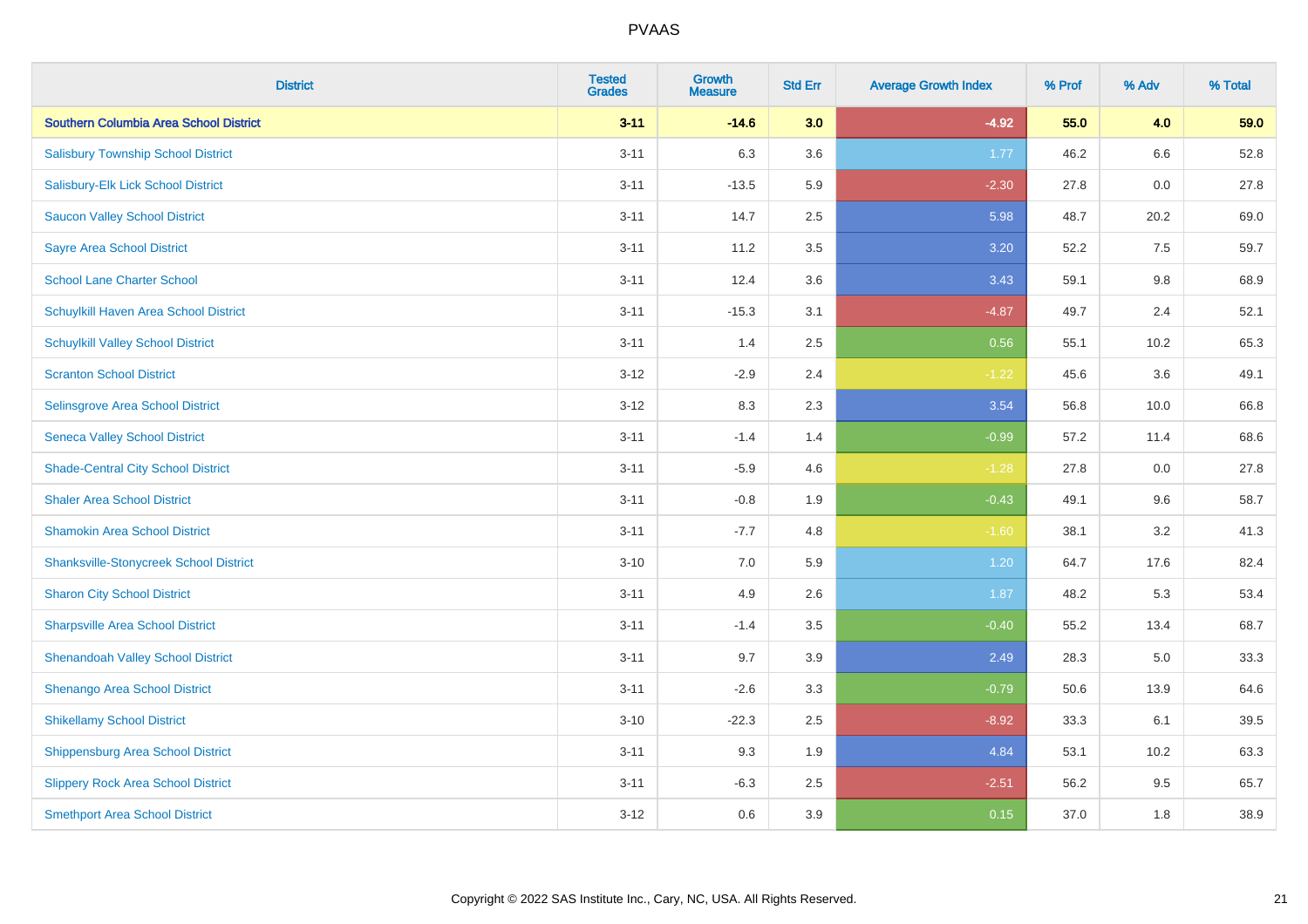| <b>District</b>                               | <b>Tested</b><br><b>Grades</b> | <b>Growth</b><br><b>Measure</b> | <b>Std Err</b> | <b>Average Growth Index</b> | % Prof | % Adv | % Total |
|-----------------------------------------------|--------------------------------|---------------------------------|----------------|-----------------------------|--------|-------|---------|
| Southern Columbia Area School District        | $3 - 11$                       | $-14.6$                         | 3.0            | $-4.92$                     | 55.0   | 4.0   | 59.0    |
| <b>Solanco School District</b>                | $3 - 11$                       | $-11.0$                         | 2.0            | $-5.55$                     | 41.6   | 4.5   | 46.1    |
| <b>Somerset Area School District</b>          | $3 - 11$                       | $-4.4$                          | 2.3            | $-1.93$                     | 44.4   | 14.9  | 59.3    |
| <b>Souderton Area School District</b>         | $3 - 11$                       | 12.4                            | 1.5            | 8.28                        | 61.7   | 15.2  | 76.9    |
| South Allegheny School District               | $3 - 11$                       | $-8.8$                          | 3.2            | $-2.70$                     | 40.5   | 0.0   | 40.5    |
| <b>South Butler County School District</b>    | $3 - 10$                       | 3.9                             | 2.5            | 1.54                        | 53.1   | 16.6  | 69.7    |
| <b>South Eastern School District</b>          | $3 - 11$                       | 0.9                             | 2.4            | 0.39                        | 54.8   | 6.6   | 61.4    |
| South Fayette Township School District        | $3 - 11$                       | 1.7                             | 2.0            | 0.88                        | 61.0   | 26.5  | 87.6    |
| <b>South Park School District</b>             | $3 - 11$                       | $-11.3$                         | 2.7            | $-4.23$                     | 53.5   | 13.7  | 67.3    |
| South Side Area School District               | $3 - 11$                       | $-1.6$                          | 3.3            | $-0.48$                     | 50.0   | 6.8   | 56.8    |
| South Western School District                 | $3-12$                         | 3.9                             | 1.9            | 2.08                        | 60.2   | 8.1   | 68.3    |
| South Williamsport Area School District       | $3 - 10$                       | $-5.7$                          | 2.5            | $-2.30$                     | 45.5   | 4.5   | 50.0    |
| Southeastern Greene School District           | $3 - 10$                       | 3.3                             | 4.6            | 0.72                        | 57.6   | 6.1   | 63.6    |
| <b>Southern Columbia Area School District</b> | $3 - 11$                       | $-14.6$                         | 3.0            | $-4.92$                     | 55.0   | 4.0   | 59.0    |
| <b>Southern Fulton School District</b>        | $3 - 11$                       | $-23.7$                         | 4.4            | $-5.37$                     | 34.2   | 10.5  | 44.7    |
| Southern Huntingdon County School District    | $3 - 11$                       | $-12.9$                         | 3.2            | $-3.98$                     | 32.5   | 2.5   | 35.0    |
| Southern Lehigh School District               | $3 - 11$                       | $-0.4$                          | 2.3            | $-0.17$                     | 66.1   | 11.9  | 78.0    |
| Southern Tioga School District                | $3 - 11$                       | $-11.5$                         | 2.7            | $-4.25$                     | 47.8   | 6.4   | 54.3    |
| Southern York County School District          | $3 - 11$                       | 14.2                            | 2.1            | 6.91                        | 55.1   | 18.1  | 73.1    |
| <b>Southmoreland School District</b>          | $3 - 11$                       | $-8.3$                          | 3.6            | $-2.32$                     | 56.8   | 7.2   | 64.0    |
| <b>Spring Cove School District</b>            | $3 - 11$                       | 3.4                             | 2.5            | 1.33                        | 47.8   | 12.7  | 60.4    |
| <b>Spring Grove Area School District</b>      | $3 - 11$                       | 5.6                             | 2.1            | 2.68                        | 55.1   | 15.0  | 70.1    |
| <b>Springfield School District</b>            | $3 - 11$                       | 13.8                            | 1.7            | 7.99                        | 60.9   | 21.5  | 82.4    |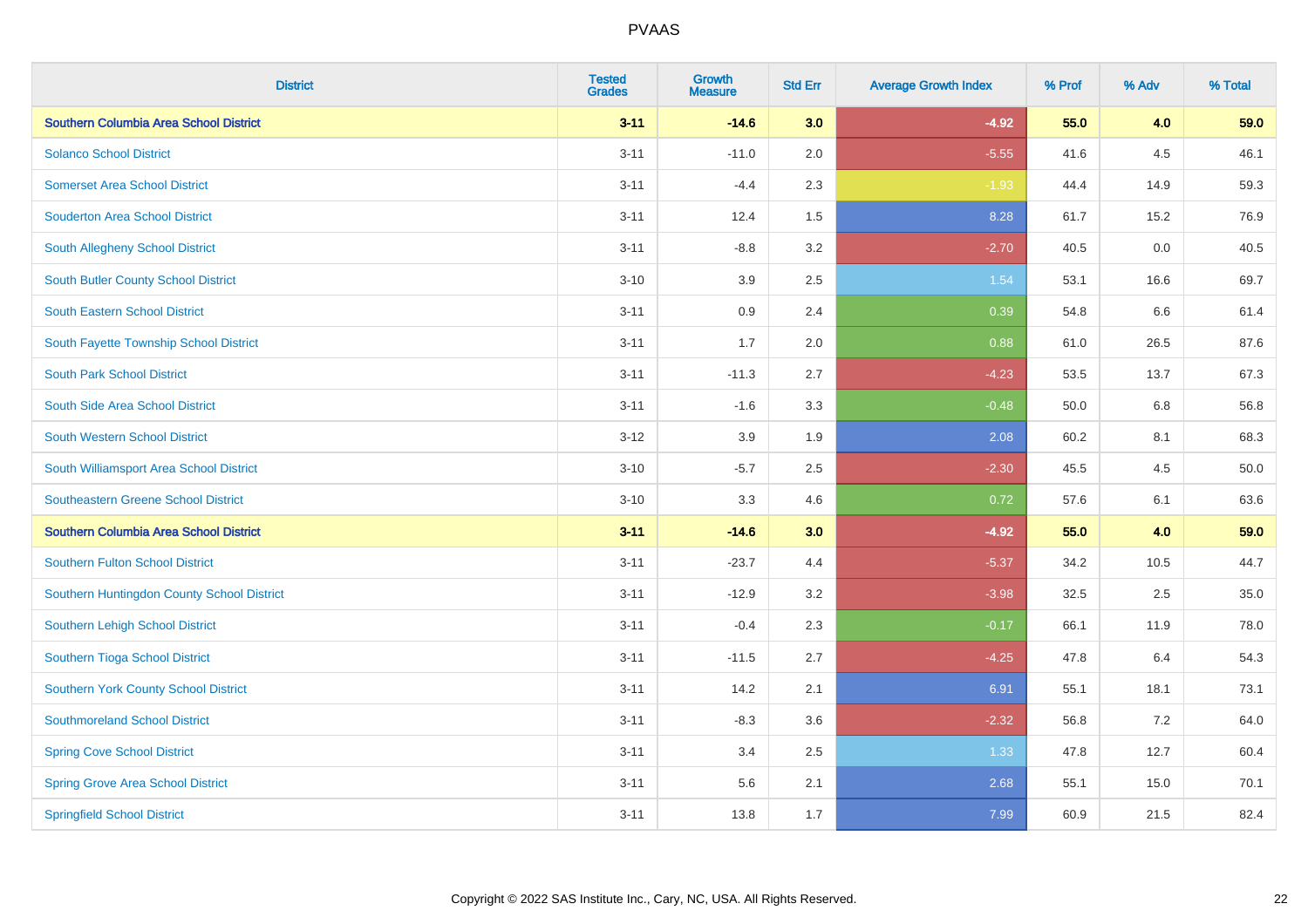| <b>District</b>                               | <b>Tested</b><br><b>Grades</b> | Growth<br><b>Measure</b> | <b>Std Err</b> | <b>Average Growth Index</b> | % Prof | % Adv   | % Total |
|-----------------------------------------------|--------------------------------|--------------------------|----------------|-----------------------------|--------|---------|---------|
| <b>Southern Columbia Area School District</b> | $3 - 11$                       | $-14.6$                  | 3.0            | $-4.92$                     | 55.0   | 4.0     | 59.0    |
| <b>Springfield Township School District</b>   | $3 - 11$                       | $-18.9$                  | 3.2            | $-5.88$                     | 62.6   | 3.6     | 66.3    |
| <b>Spring-Ford Area School District</b>       | $3 - 11$                       | 6.0                      | 1.3            | 4.46                        | 60.8   | 16.5    | 77.4    |
| <b>State College Area School District</b>     | $3 - 11$                       | 20.5                     | 1.4            | 14.33                       | 58.0   | 25.9    | 84.0    |
| <b>Steel Valley School District</b>           | $3 - 11$                       | 6.5                      | 3.4            | 1.89                        | 50.7   | 5.6     | 56.3    |
| <b>Steelton-Highspire School District</b>     | $3 - 11$                       | $-11.8$                  | 3.5            | $-3.40$                     | 14.5   | $0.0\,$ | 14.5    |
| <b>Sto-Rox School District</b>                | $3 - 10$                       | 6.6                      | 3.7            | 1.80                        | 13.4   | 0.0     | 13.4    |
| <b>Stroudsburg Area School District</b>       | $3 - 11$                       | 5.5                      | 1.9            | 2.88                        | 48.1   | 4.2     | 52.3    |
| <b>Sugar Valley Rural Charter School</b>      | $3 - 11$                       | $-11.0$                  | 4.5            | $-2.46$                     | 14.9   | 0.0     | 14.9    |
| <b>Sullivan County School District</b>        | $3 - 10$                       | $-4.0$                   | 4.4            | $-0.90$                     | 66.7   | 2.6     | 69.2    |
| <b>Susquehanna Community School District</b>  | $3 - 11$                       | $-2.8$                   | 4.2            | $-0.66$                     | 49.4   | 6.9     | 56.3    |
| Susquehanna Township School District          | $3 - 12$                       | $-5.8$                   | 2.7            | $-2.17$                     | 36.0   | 5.6     | 41.6    |
| <b>Susquenita School District</b>             | $3 - 11$                       | $-0.1$                   | 2.8            | $-0.01$                     | 47.7   | 10.1    | 57.8    |
| <b>Tacony Academy Charter School</b>          | $3 - 11$                       | $-14.7$                  | 3.0            | $-4.82$                     | 22.4   | 1.8     | 24.1    |
| <b>Tamaqua Area School District</b>           | $3 - 12$                       | $-8.2$                   | 2.5            | $-3.24$                     | 44.5   | 1.9     | 46.4    |
| <b>Tech Freire Charter School</b>             | $9 - 11$                       | 9.3                      | 2.9            | 3.26                        | 18.0   | 1.1     | 19.1    |
| The New Academy Charter School                | $8 - 11$                       | $-10.4$                  | 5.2            | $-2.00$                     | 0.0    | 0.0     | $0.0\,$ |
| <b>Tidioute Community Charter School</b>      | $3 - 11$                       | 5.7                      | 5.1            | 1.11                        | 34.4   | 21.9    | 56.2    |
| <b>Titusville Area School District</b>        | $3 - 11$                       | $-13.2$                  | 2.6            | $-4.99$                     | 43.2   | 4.8     | 48.0    |
| <b>Towanda Area School District</b>           | $3 - 11$                       | 4.0                      | 2.8            | 1.44                        | 39.4   | 6.6     | 46.0    |
| <b>Trinity Area School District</b>           | $3 - 11$                       | $-5.4$                   | 2.0            | $-2.71$                     | 48.3   | 11.8    | 60.1    |
| <b>Tri-Valley School District</b>             | $3 - 10$                       | $-6.4$                   | 4.1            | $-1.57$                     | 37.0   | 4.4     | 41.3    |
| <b>Troy Area School District</b>              | $3 - 10$                       | $-4.3$                   | 3.4            | $-1.26$                     | 43.2   | 5.7     | 48.9    |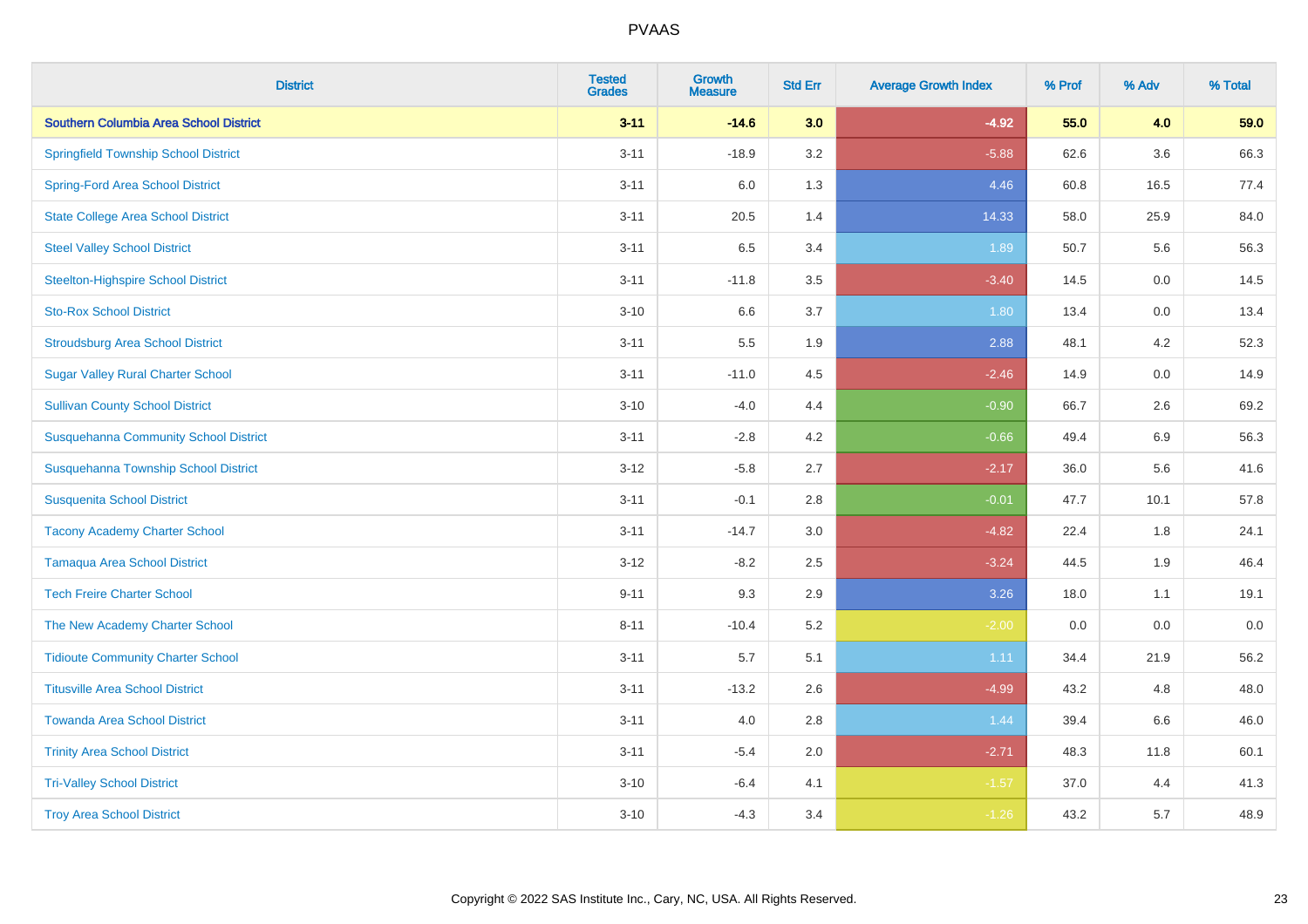| <b>District</b>                                | <b>Tested</b><br><b>Grades</b> | <b>Growth</b><br><b>Measure</b> | <b>Std Err</b> | <b>Average Growth Index</b> | % Prof | % Adv   | % Total |
|------------------------------------------------|--------------------------------|---------------------------------|----------------|-----------------------------|--------|---------|---------|
| Southern Columbia Area School District         | $3 - 11$                       | $-14.6$                         | 3.0            | $-4.92$                     | 55.0   | 4.0     | 59.0    |
| <b>Tulpehocken Area School District</b>        | $3 - 12$                       | $-13.7$                         | 2.8            | $-4.81$                     | 36.7   | $2.8\,$ | 39.4    |
| <b>Tunkhannock Area School District</b>        | $3 - 11$                       | 2.3                             | 2.2            | 1.01                        | 44.9   | 9.6     | 54.6    |
| <b>Turkeyfoot Valley Area School District</b>  | $3 - 12$                       | $-4.3$                          | 5.6            | $-0.76$                     | 22.0   | 5.1     | 27.1    |
| <b>Tuscarora School District</b>               | $3 - 11$                       | $-0.6$                          | 2.3            | $-0.27$                     | 45.1   | 8.1     | 53.2    |
| <b>Tussey Mountain School District</b>         | $3 - 12$                       | 1.5                             | 3.7            | 0.40                        | 38.6   | 1.8     | 40.4    |
| <b>Twin Valley School District</b>             | $3 - 12$                       | $-3.6$                          | 2.1            | $-1.69$                     | 49.6   | 7.1     | 56.8    |
| <b>Tyrone Area School District</b>             | $3 - 12$                       | 19.7                            | 2.5            | 7.87                        | 60.4   | 16.7    | 77.1    |
| <b>Union Area School District</b>              | $3 - 11$                       | 1.9                             | 4.3            | 0.44                        | 61.5   | 0.0     | 61.5    |
| <b>Union City Area School District</b>         | $3 - 12$                       | $-10.2$                         | 3.6            | $-2.87$                     | 42.9   | 3.2     | 46.0    |
| <b>Union School District</b>                   | $3 - 12$                       | 2.3                             | 4.2            | 0.54                        | 32.6   | 7.0     | 39.5    |
| <b>Uniontown Area School District</b>          | $3 - 11$                       | 6.0                             | 3.2            | 1.87                        | 62.4   | 5.9     | 68.2    |
| <b>Unionville-Chadds Ford School District</b>  | $3 - 11$                       | 17.1                            | 3.1            | 5.51                        | 68.1   | 13.2    | 81.3    |
| <b>United School District</b>                  | $3 - 11$                       | 2.1                             | 3.4            | 0.63                        | 60.3   | 6.6     | 66.9    |
| <b>Universal Audenried Charter School</b>      | $9 - 11$                       | $-5.8$                          | 2.4            | $-2.40$                     | 14.6   | 0.0     | 14.6    |
| <b>Upper Adams School District</b>             | $3 - 11$                       | 1.3                             | 2.9            | 0.47                        | 55.2   | $8.6\,$ | 63.8    |
| <b>Upper Darby School District</b>             | $3 - 12$                       | 6.9                             | 1.5            | 4.62                        | 45.0   | 6.7     | 51.7    |
| <b>Upper Dauphin Area School District</b>      | $3 - 11$                       | $-6.3$                          | 3.2            | $-1.98$                     | 37.4   | 4.8     | 42.2    |
| <b>Upper Dublin School District</b>            | $3 - 12$                       | 15.4                            | 1.8            | 8.53                        | 60.8   | 24.8    | 85.6    |
| <b>Upper Merion Area School District</b>       | $3 - 11$                       | 15.3                            | 2.0            | 7.62                        | 59.3   | 19.3    | 78.6    |
| <b>Upper Moreland Township School District</b> | $3 - 11$                       | $-5.0$                          | 2.2            | $-2.31$                     | 57.9   | 4.0     | 61.9    |
| <b>Upper Perkiomen School District</b>         | $3 - 11$                       | 22.1                            | 2.1            | 10.74                       | 57.7   | 13.2    | 70.9    |
| <b>Upper Saint Clair School District</b>       | $3 - 11$                       | 18.5                            | 1.7            | 10.65                       | 61.8   | 30.1    | 91.9    |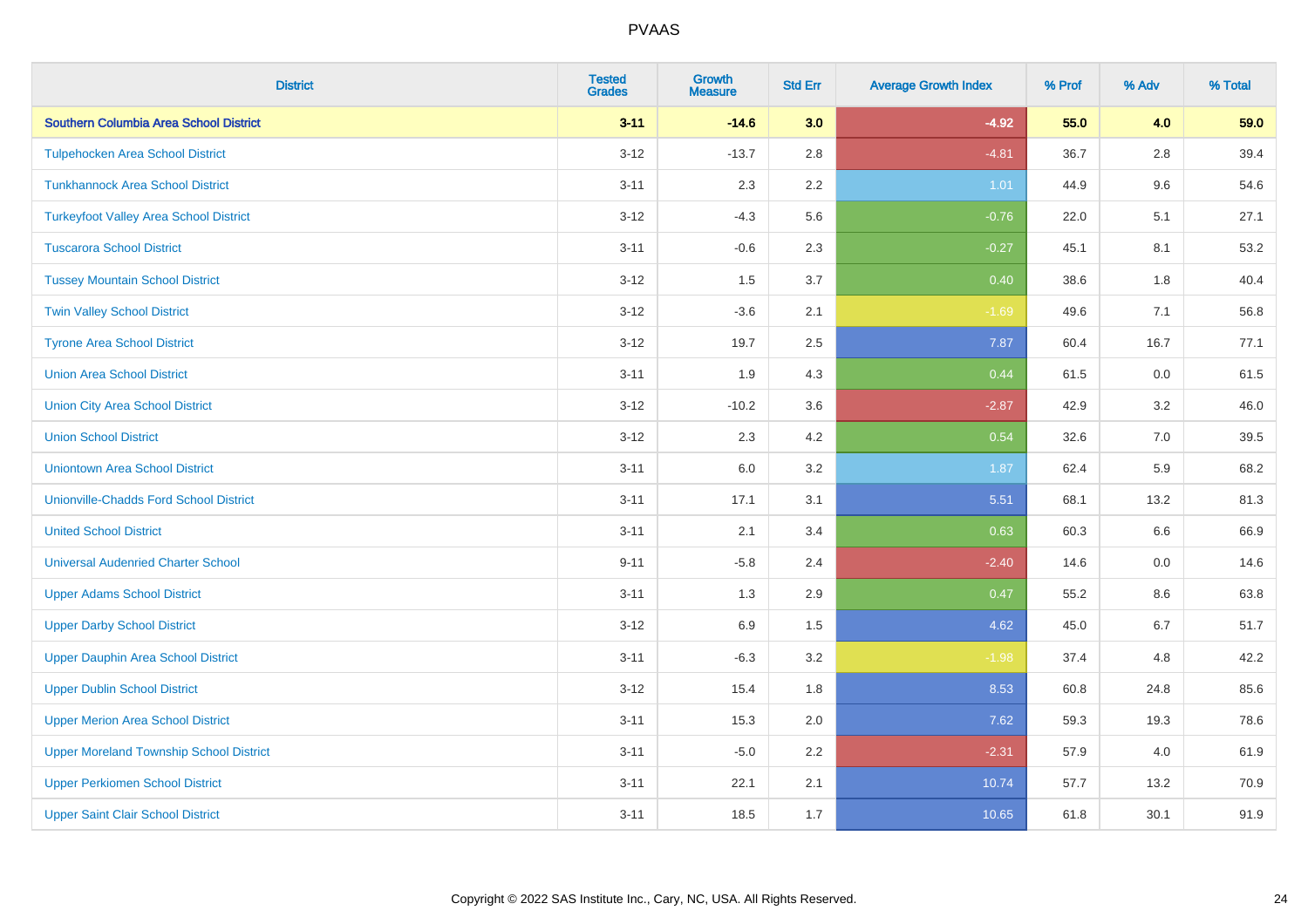| <b>District</b>                               | <b>Tested</b><br><b>Grades</b> | <b>Growth</b><br><b>Measure</b> | <b>Std Err</b> | <b>Average Growth Index</b> | % Prof | % Adv   | % Total |
|-----------------------------------------------|--------------------------------|---------------------------------|----------------|-----------------------------|--------|---------|---------|
| Southern Columbia Area School District        | $3 - 11$                       | $-14.6$                         | 3.0            | $-4.92$                     | 55.0   | 4.0     | 59.0    |
| Urban Pathways 6-12 Charter School            | $6 - 11$                       | 4.8                             | 6.4            | 0.75                        | 28.6   | $0.0\,$ | 28.6    |
| <b>Valley Grove School District</b>           | $3 - 10$                       | $-3.7$                          | 3.7            | $-1.01$                     | 51.2   | 6.1     | 57.3    |
| <b>Valley View School District</b>            | $3 - 11$                       | 18.1                            | 2.4            | 7.42                        | 53.7   | 14.7    | 68.4    |
| <b>Wallenpaupack Area School District</b>     | $3 - 11$                       | $-7.1$                          | 2.3            | $-3.09$                     | 40.8   | 2.4     | 43.1    |
| <b>Wallingford-Swarthmore School District</b> | $3 - 10$                       | 0.9                             | 2.4            | 0.38                        | 64.4   | 22.7    | 87.1    |
| <b>Warren County School District</b>          | $3 - 11$                       | $-0.1$                          | 1.8            | $-0.06$                     | 37.2   | 5.3     | 42.6    |
| <b>Warrior Run School District</b>            | $3 - 11$                       | 4.6                             | 3.0            | 1.51                        | 40.9   | 8.1     | 49.0    |
| <b>Warwick School District</b>                | $3 - 11$                       | 5.2                             | 1.9            | 2.76                        | 46.4   | 17.0    | 63.3    |
| <b>Washington School District</b>             | $3 - 11$                       | $-4.9$                          | 2.8            | $-1.76$                     | 30.1   | 2.4     | 32.5    |
| <b>Wattsburg Area School District</b>         | $3 - 11$                       | 6.5                             | 2.7            | 2.43                        | 42.7   | 7.6     | 50.3    |
| <b>Wayne Highlands School District</b>        | $3 - 11$                       | 7.8                             | 2.4            | 3.23                        | 52.3   | 13.1    | 65.4    |
| <b>Waynesboro Area School District</b>        | $3 - 12$                       | $-6.1$                          | 1.9            | $-3.20$                     | 50.0   | $6.8\,$ | 56.8    |
| <b>Wellsboro Area School District</b>         | $3 - 11$                       | $-12.4$                         | 3.0            | $-4.11$                     | 49.2   | 11.9    | 61.1    |
| <b>West Allegheny School District</b>         | $3 - 12$                       | $4.0\,$                         | 2.1            | 1.96                        | 63.1   | 15.7    | 78.8    |
| <b>West Branch Area School District</b>       | $3 - 11$                       | 0.2                             | 3.8            | 0.05                        | 47.2   | 1.9     | 49.1    |
| <b>West Chester Area School District</b>      | $3 - 11$                       | 12.6                            | 1.2            | 10.38                       | 66.8   | 20.2    | 87.0    |
| <b>West Greene School District</b>            | $3 - 11$                       | $-4.5$                          | 4.3            | $-1.04$                     | 36.6   | 7.3     | 43.9    |
| West Jefferson Hills School District          | $3 - 11$                       | 1.8                             | 2.1            | 0.88                        | 55.7   | 20.8    | 76.4    |
| <b>West Middlesex Area School District</b>    | $3 - 10$                       | $-8.4$                          | 3.8            | $-2.21$                     | 34.9   | 2.8     | 37.6    |
| <b>West Mifflin Area School District</b>      | $3 - 12$                       | $-12.3$                         | 2.9            | $-4.22$                     | 39.7   | 10.3    | 50.0    |
| <b>West Perry School District</b>             | $3 - 11$                       | 12.5                            | 2.5            | 4.99                        | 56.6   | 8.4     | 65.0    |
| <b>West Shore School District</b>             | $3 - 12$                       | 5.0                             | 1.4            | 3.59                        | 54.2   | 9.4     | 63.6    |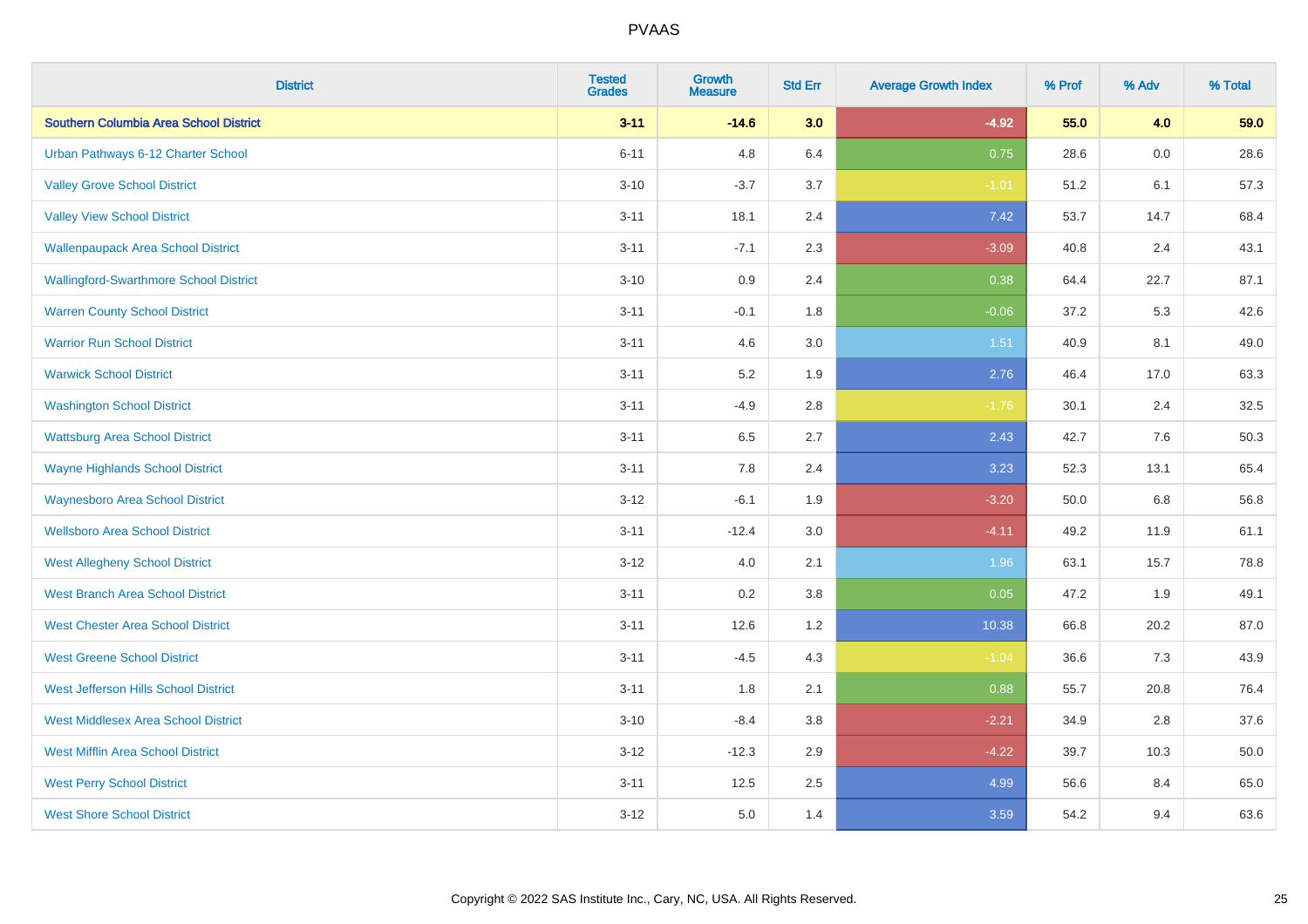| <b>District</b>                                 | <b>Tested</b><br><b>Grades</b> | <b>Growth</b><br><b>Measure</b> | <b>Std Err</b> | <b>Average Growth Index</b> | % Prof  | % Adv | % Total |
|-------------------------------------------------|--------------------------------|---------------------------------|----------------|-----------------------------|---------|-------|---------|
| Southern Columbia Area School District          | $3 - 11$                       | $-14.6$                         | 3.0            | $-4.92$                     | 55.0    | 4.0   | 59.0    |
| <b>West Side CTC</b>                            | $9 - 10$                       | $-37.4$                         | 4.3            | $-8.64$                     | $8.8\,$ | 0.0   | $8.8\,$ |
| <b>West York Area School District</b>           | $3 - 12$                       | 3.2                             | 2.3            | 1.38                        | 53.8    | 4.4   | 58.2    |
| <b>Western Beaver County School District</b>    | $3 - 11$                       | $-7.8$                          | 4.2            | $-1.87$                     | 56.5    | 6.5   | 63.0    |
| <b>Western Wayne School District</b>            | $3 - 11$                       | 5.6                             | 2.9            | 1.93                        | 41.3    | 17.4  | 58.7    |
| <b>Westinghouse Arts Academy Charter School</b> | $9 - 10$                       | $-0.7$                          | 3.6            | $-0.19$                     | 59.2    | 8.4   | 67.6    |
| <b>Westmont Hilltop School District</b>         | $3 - 11$                       | $-4.0$                          | 2.8            | $-1.40$                     | 36.3    | 13.3  | 49.6    |
| <b>Whitehall-Coplay School District</b>         | $3 - 11$                       | 6.1                             | 1.8            | 3.45                        | 49.3    | 7.4   | 56.6    |
| <b>Wilkes-Barre Area School District</b>        | $3 - 11$                       | 0.1                             | 3.2            | 0.02                        | 35.5    | 5.4   | 40.9    |
| <b>William Penn School District</b>             | $3 - 12$                       | 8.3                             | 2.1            | 3.99                        | 35.6    | 3.0   | 38.7    |
| <b>Williams Valley School District</b>          | $3 - 11$                       | $-7.3$                          | 3.4            | $-2.13$                     | 23.2    | 0.0   | 23.2    |
| <b>Williamsburg Community School District</b>   | $3 - 11$                       | $-14.3$                         | 4.1            | $-3.48$                     | 28.3    | 0.0   | 28.3    |
| <b>Williamsport Area School District</b>        | $3 - 11$                       | 1.9                             | 1.8            | 1.04                        | 44.1    | 12.8  | 56.9    |
| <b>Wilmington Area School District</b>          | $3 - 11$                       | 7.5                             | 3.0            | 2.48                        | 55.1    | 5.1   | 60.2    |
| <b>Wilson Area School District</b>              | $3 - 11$                       | 6.0                             | 2.6            | 2.30                        | 48.7    | 8.5   | 57.2    |
| <b>Wilson School District</b>                   | $3 - 12$                       | 8.8                             | 1.5            | 5.96                        | 52.6    | 14.6  | 67.2    |
| <b>Windber Area School District</b>             | $3 - 11$                       | $-7.2$                          | 3.2            | $-2.24$                     | 55.4    | 7.2   | 62.6    |
| <b>Wissahickon School District</b>              | $3 - 10$                       | 12.5                            | 1.8            | 6.85                        | 58.3    | 22.4  | 80.7    |
| <b>Woodland Hills School District</b>           | $3 - 12$                       | 3.2                             | 2.6            | 1.22                        | 31.4    | 3.6   | 35.0    |
| <b>Wyalusing Area School District</b>           | $3 - 12$                       | $8.8\,$                         | 3.3            | 2.68                        | 54.6    | 11.7  | 66.2    |
| <b>Wyoming Area School District</b>             | $3 - 10$                       | $-1.3$                          | 2.6            | $-0.50$                     | 53.8    | 10.8  | 64.6    |
| <b>Wyoming Valley West School District</b>      | $3 - 11$                       | $-2.2$                          | 2.4            | $-0.91$                     | 49.4    | 3.0   | 52.4    |
| <b>Wyomissing Area School District</b>          | $3 - 12$                       | 0.8                             | 2.6            | 0.33                        | 55.7    | 17.6  | 73.3    |